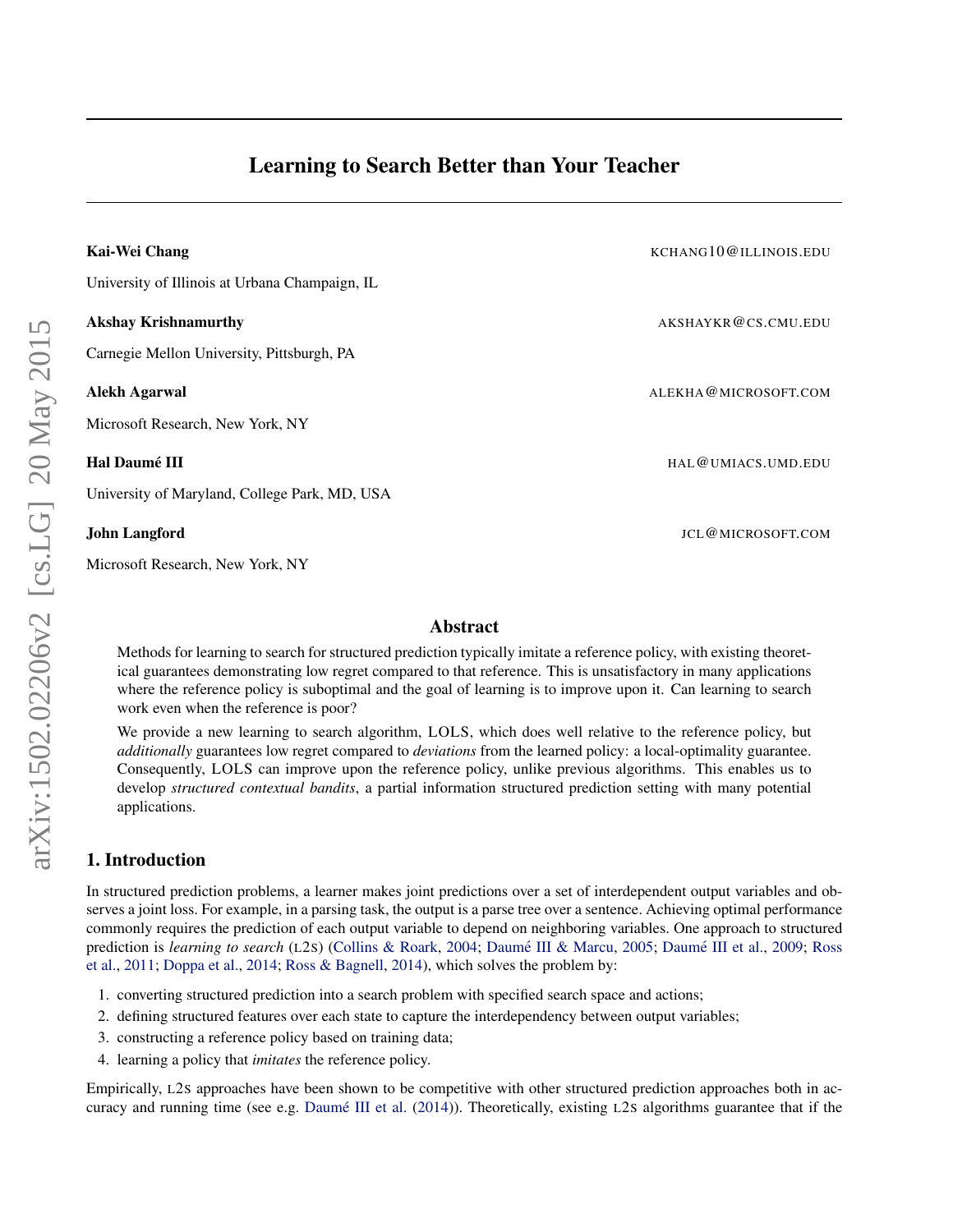

<span id="page-1-0"></span>Figure 1. An illustration of the search space of a sequential tagging example that assigns a part-of-speech tag sequence to the sentence "John saw Mary." Each state represents a partial labeling. The start state  $b = \begin{bmatrix} 1 & 1 \\ -1 & -1 \end{bmatrix}$  and the set of end states  $E =$  $\{[N V N], [N V N], \ldots \}$ . Each end state is associated with a loss. A policy chooses an action at each state in the search space to specify the next state.

learning step performs well, then the learned policy is almost as good as the reference policy, implicitly assuming that the reference policy attains good performance. Good reference policies are typically derived using labels in the training data, such as assigning each word to its correct POS tag. However, when the reference policy is suboptimal, which can arise for reasons such as computational constraints, nothing can be said for existing approaches.

This problem is most obviously manifest in a "structured contextual bandit"<sup>1</sup> setting. For example, one might want to predict how the landing page of a high profile website should be displayed; this involves many interdependent predictions: items to show, position and size of those items, font, color, layout, etc. It may be plausible to derive a quality signal for the displayed page based on user feedback, and we may have access to a reasonable reference policy (namely the existing rulebased system that renders the current web page). But, applying L2S techniques results in nonsense—learning something almost as good as the existing policy is useless as we can just keep using the current system and obtain that guarantee. Unlike the full feedback settings, label information is not even available during learning to define a substantially better reference. The goal of learning here is to improve upon the current system, which is most likely far from optimal. This naturally leads to the question: *is learning to search useless when the reference policy is poor?*

This is the core question of the paper, which we address first with a new L2S algorithm, LOLS (Locally Optimal Learning to Search) in Section 2. LOLS operates in an online fashion and achieves a bound on a convex combination of regretto-reference and regret-to-own-one-step-deviations. The first part ensures that good reference policies can be leveraged effectively; the second part ensures that even if the reference policy is very sub-optimal, the learned policy is approximately "locally optimal" in a sense made formal in Section [3.](#page-4-0)

LOLS operates according to a general schematic that encompases many past L2S algorithms (see Section 2), including Searn (Daumé III et al., [2009\)](#page-14-0), DAgger [\(Ross et al.,](#page-14-0) [2011\)](#page-14-0) and AggreVaTe [\(Ross & Bagnell,](#page-14-0) [2014\)](#page-14-0). A secondary contribution of this paper is a theoretical analysis of both good and bad ways of instantiating this schematic under a variety of conditions, including: whether the reference policy is optimal or not, and whether the reference policy is in the hypothesis class or not. We find that, while past algorithms achieve good regret guarantees *when the reference policy is optimal*, they can fail rather dramatically when it is not. LOLS, on the other hand, has superior performance to other L2S algorithms when the reference policy performs poorly but local hill-climbing in policy space is effective. In Section [5,](#page-8-0) we empirically confirm that LOLS can significantly outperform the reference policy in practice on real-world datasets.

In Section [4](#page-7-0) we extend LOLS to address the structured contextual bandit setting, giving a natural modification to the algorithm as well as the corresponding regret analysis.

The algorithm LOLS, the new kind of regret guarantee it satisfies, the modifications for the structured contextual bandit setting, and all experiments are new here.

# 2. Learning to Search

A structured prediction problem consists of an *input space* X , an *output space* Y, a fixed but unknown distribution D over  $\mathcal{X} \times \mathcal{Y}$ , and a non-negative loss function  $\ell(y^*, \hat{y}) \to \mathbb{R}^{\geq 0}$  which measures the distance between the true  $(y^*)$  and predicted  $(y)$  outputs. The goal of structured learning is to use N samples  $(x_i, y_i)_{i=1}^N$  to learn a mapping  $f: \mathcal{X} \to \mathcal{Y}$  that minimizes the expected structured loss under D.

In the learning to search framework, an input  $x \in \mathcal{X}$  induces a search space, consisting of an initial state b (which we will

<sup>&</sup>lt;sup>1</sup>The key difference from (1) contextual bandits is that the action space is exponentially large (in the length of trajectories in the search space); and from (2) reinforcement learning is that a baseline reference policy exists before learning starts.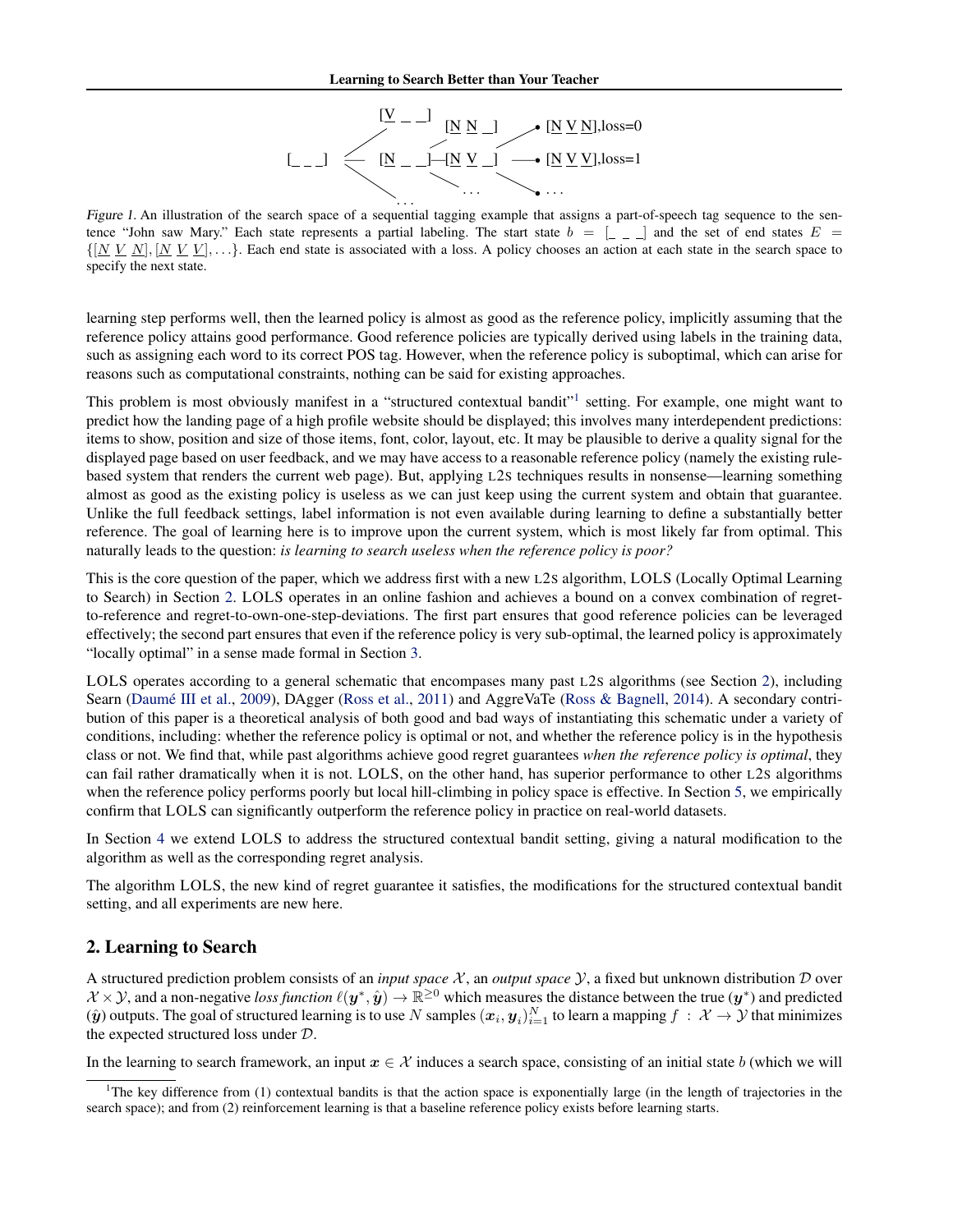

Figure 2. An example search space. The exploration begins at the start state s and chooses the middle among three actions by the **rollin** policy twice. Grey nodes are not explored. At state r the learning algorithm considers the chosen action (middle) *and* both one-step deviations from that action (top and bottom). Each of these deviations is completed using the **roll-out** policy until an end state is reached, at which point the loss is collected. Here, we learn that deviating to the top action (instead of middle) at state  $r$  decreases the loss by 0.2.

take to also encode x), a set of end states and a transition function that takes state/action pairs  $s, a$  and deterministically transitions to a new state s'. For each end state e, there is a corresponding structured output  $y_e$  and for convenience we define the loss  $\ell(e) = \ell(\bm{y}^*, \bm{y}_e)$  where  $\bm{y}^*$  will be clear from context. We futher define a feature generating function  $\Phi$  that maps states to feature vectors in  $\mathbb{R}^d$ . The features express both the input x and previous predictions (actions). Fig. [1](#page-1-0) shows an example search space<sup>2</sup>.

An agent follows a *policy*  $\pi \in \Pi$ , which chooses an *action*  $a \in A(s)$  at each non-terminal state s. An action specifies the next state from s. We consider policies that only access state s through its feature vector  $\Phi(s)$ , meaning that  $\pi(s)$  is a mapping from  $\mathbb{R}^d$  to the set of actions  $A(s)$ . A *trajectory* is a complete sequence of state/action pairs from the starting state b to an end state e. Trajectories can be generated by repeatedly executing a policy  $\pi$  in the search space. Without loss of generality, we assume the lengths of trajectories are fixed and equal to T. The expected loss of a policy  $J(\pi)$  is the expected loss of the end state of the trajectory  $e \sim \pi$ , where  $e \in E$  is an end state reached by following the policy<sup>3</sup>. Throughout, expectations are taken with respect to draws of  $(x, y)$  from the training distribution, as well as any internal randomness in the learning algorithm.

An optimal policy chooses the action leading to the minimal expected loss at each state. For losses decomposable over the states in a trajectory, generating an optimal policy is trivial given  $y^*$  (e.g., the sequence tagging example in (Daumé III [et al.,](#page-14-0) [2009\)](#page-14-0)). In general, finding the optimal action at states not in the optimal trajectory can be tricky (e.g., [\(Goldberg &](#page-14-0) [Nivre,](#page-14-0) [2013;](#page-14-0) [Goldberg et al.,](#page-14-0) [2014\)](#page-14-0)).

Finally, like most other L2S algorithms, LOLS assumes access to a cost-sensitive classification algorithm. A cost-sensitive classifier predicts a label  $\hat{y}$  given an example x, and receives a loss  $c_x(\hat{y})$ , where  $c_x$  is a vector containing the cost for each possible label. In order to perform online updates, we assume access to a no-regret online cost-sensitive learner, which we formally define below.

**Definition 1.** Given a hypothesis class  $\mathcal{H}: \mathcal{X} \to [K]$ , the regret of an online cost-sensitive classification algorithm which

 $2$ [Doppa et al.](#page-14-0) [\(2014\)](#page-14-0) discuss several approaches for defining a search space. The theoretical properties of our approach do not depend on which search space definition is used.

<sup>&</sup>lt;sup>3</sup> Some imitation learning literature (e.g., [\(Ross et al.,](#page-14-0) [2011;](#page-14-0) [He et al.,](#page-14-0) [2012\)](#page-14-0)) defines the loss of a policy as an accumulation of the costs of states and actions in the trajectory generated by the policy. For simplicity, we define the loss only based on the end state. However, our theorems can be generalized.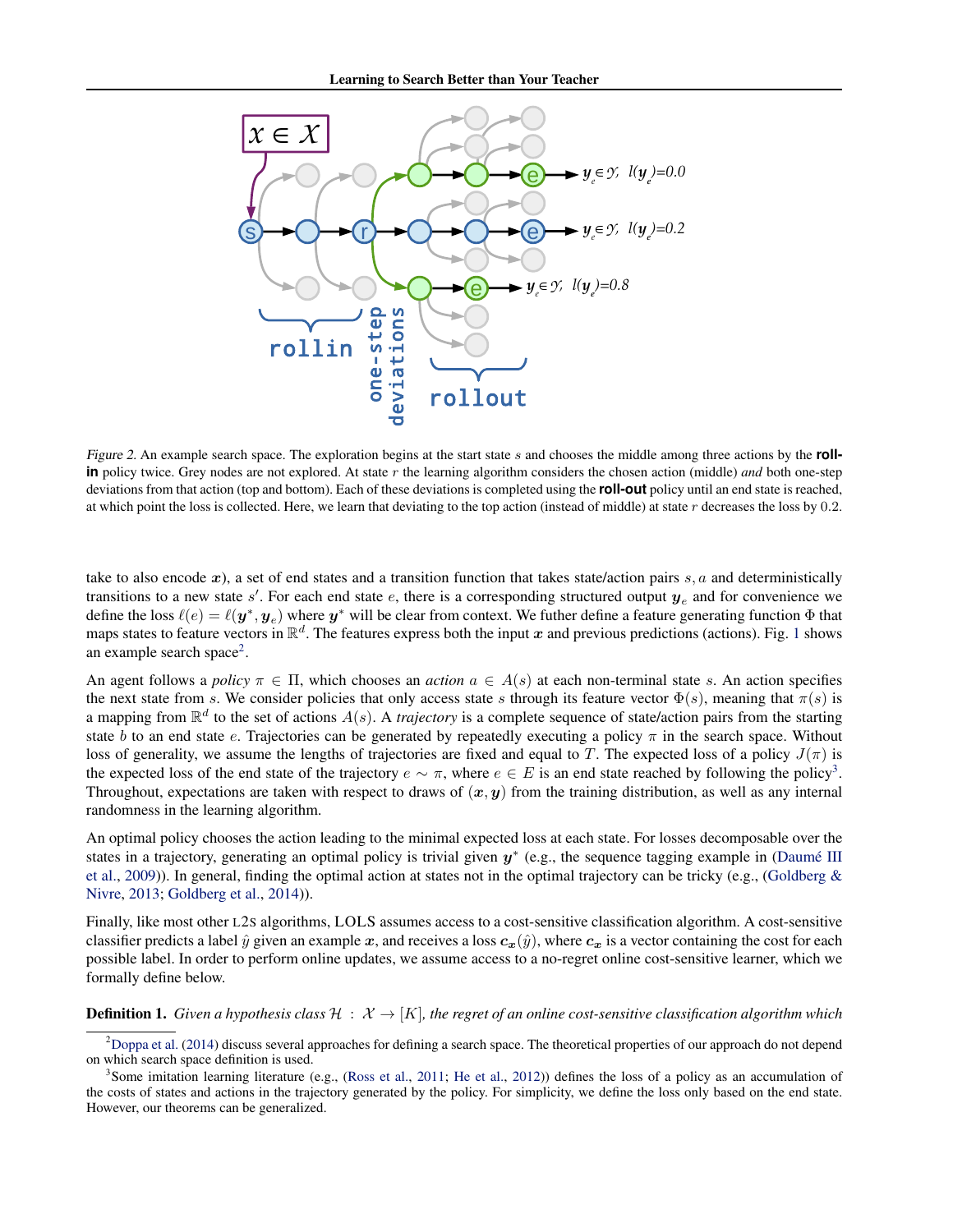<span id="page-3-0"></span>Algorithm 1 Locally Optimal Learning to Search (LOLS) **Require:** Dataset  $\{x_i, y_i\}_{i=1}^N$  drawn from  $D$  and  $\beta \ge 0$ : a mixture parameter for roll-out. 1: Initialize a policy  $\pi_0$ . 2: for all  $i \in \{1, 2, ..., N\}$  (loop over each instance) do 3: Generate a reference policy  $\pi^{\text{ref}}$  based on  $y_i$ . 4: Initialize  $\Gamma = \emptyset$ . 5: for all  $t \in \{0, 1, 2, \ldots, T-1\}$  do 6: Roll-in by executing  $\pi_i^{\text{in}} = \hat{\pi}_i$  for t rounds and reach  $s_t$ . 7: for all  $a \in A(s_t)$  do 8: Let  $\pi_i^{\text{out}} = \pi^{\text{ref}}$  with probability  $\beta$ , otherwise  $\hat{\pi}_i$ . 9: Evaluate cost  $c_{i,t}(a)$  by rolling-out with  $\pi_i^{\text{out}}$  for  $T - t - 1$  steps. 10: end for 11: Generate a feature vector  $\Phi(\mathbf{x}_i, s_t)$ . 12: Set  $\Gamma = \Gamma \cup \{ \langle c_{i,t}, \Phi(\boldsymbol{x}_i, s_t) \rangle \}.$ 13: end for 14:  $\hat{\pi}_{i+1} \leftarrow \text{Train}(\hat{\pi}_i, \Gamma)$  (Update). 15: end for 16: Return the average policy across  $\hat{\pi}_0, \hat{\pi}_1, \dots, \hat{\pi}_N$ .

*produces hypotheses*  $h_1, \ldots, h_M$  *on cost-sensitive example sequence*  $\{(\bm{x}_1, \bm{c}_1), \ldots, (\bm{x}_M, \bm{c}_M)\}$  *is* 

$$
\operatorname{Regret}_{M}^{\mathrm{cs}} = \sum_{m=1}^{M} c_m(h_m(x_m)) - \min_{h \in \mathcal{H}} \sum_{m=1}^{M} c_m(h(x_m)). \tag{1}
$$

An algorithm is no-regret if  $\text{Regret}_M^{\text{CS}} = o(M)$ .

Such no-regret guarantees can be obtained, for instance, by applying the SECOC technique [\(Langford & Beygelzimer,](#page-14-0) [2005\)](#page-14-0) on top of any importance weighted binary classification algorithm that operates in an online fashion, examples being the perceptron algorithm or online ridge regression.

LOLS (see Algorithm 1) learns a policy  $\hat{\pi} \in \Pi$  to approximately minimize  $J(\pi)$ ,<sup>4</sup> assuming access to a reference policy  $\pi^{\text{ref}}$  (which may or may not be optimal). The algorithm proceeds in an online fashion generating a sequence of learned policies  $\hat{\pi}_0, \hat{\pi}_1, \hat{\pi}_2, \ldots$  At round i, a structured sample  $(\bm{x}_i, \bm{y}_i)$  is observed, and the configuration of a search space is generated along with the reference policy  $\pi^{\text{ref}}$ . Based on  $(x_i, y_i)$ , LOLS constructs T cost-sensitive multiclass examples using a roll-in policy  $\pi_i^{\text{in}}$  and a roll-out policy  $\pi_i^{\text{out}}$ . The roll-in policy is used to generate an initial trajectory and the roll-out policy is used to derive the expected loss. More specifically, for each decision point  $t \in [0, T)$ , LOLS executes  $\pi_i^{\text{in}}$  for  $t$ rounds reaching a state  $s_t \sim \pi_i^{\text{in}}$ . Then, a cost-sensitive multiclass example is generated using the features  $\Phi(s_t)$ . Classes in the multiclass example correspond to available actions in state  $s_t$ . The cost  $c(a)$  assigned to action a is the difference in loss between taking action a and the best action.

$$
c(a) = \ell(e(a)) - \min_{a'} \ell(e(a')), \qquad (2)
$$

where  $e(a)$  is the end state reached with rollout by  $\pi_i^{out}$  after taking action a in state  $s_t$ . LOLS collects the T examples from the different roll-out points and feeds the set of examples  $\Gamma$  into an online cost-sensitive multiclass learner, thereby updating the learned policy from  $\hat{\pi}_i$  to  $\hat{\pi}_{i+1}$ . By default, we use the learned policy  $\hat{\pi}_i$  for roll-in and a mixture policy for roll-out. For each roll-out, the mixture policy either executes  $\pi^{\text{ref}}$  to an end-state with probability  $\beta$  or  $\hat{\pi}_i$  with probability  $1-\beta$ . LOLS converts into a batch algorithm with a standard online-to-batch conversion where the final model  $\bar{\pi}$  is generated by averaging  $\hat{\pi}_i$  across all rounds (i.e., picking one of  $\hat{\pi}_1, \dots, \hat{\pi}_N$  uniformly at random).

<sup>&</sup>lt;sup>4</sup> We can parameterize the policy  $\hat{\pi}$  using a weight vector  $w \in \mathbb{R}^d$  such that a cost-sensitive classifier can be used to choose an action based on the features at each state. We do not consider using different weight vectors at different states.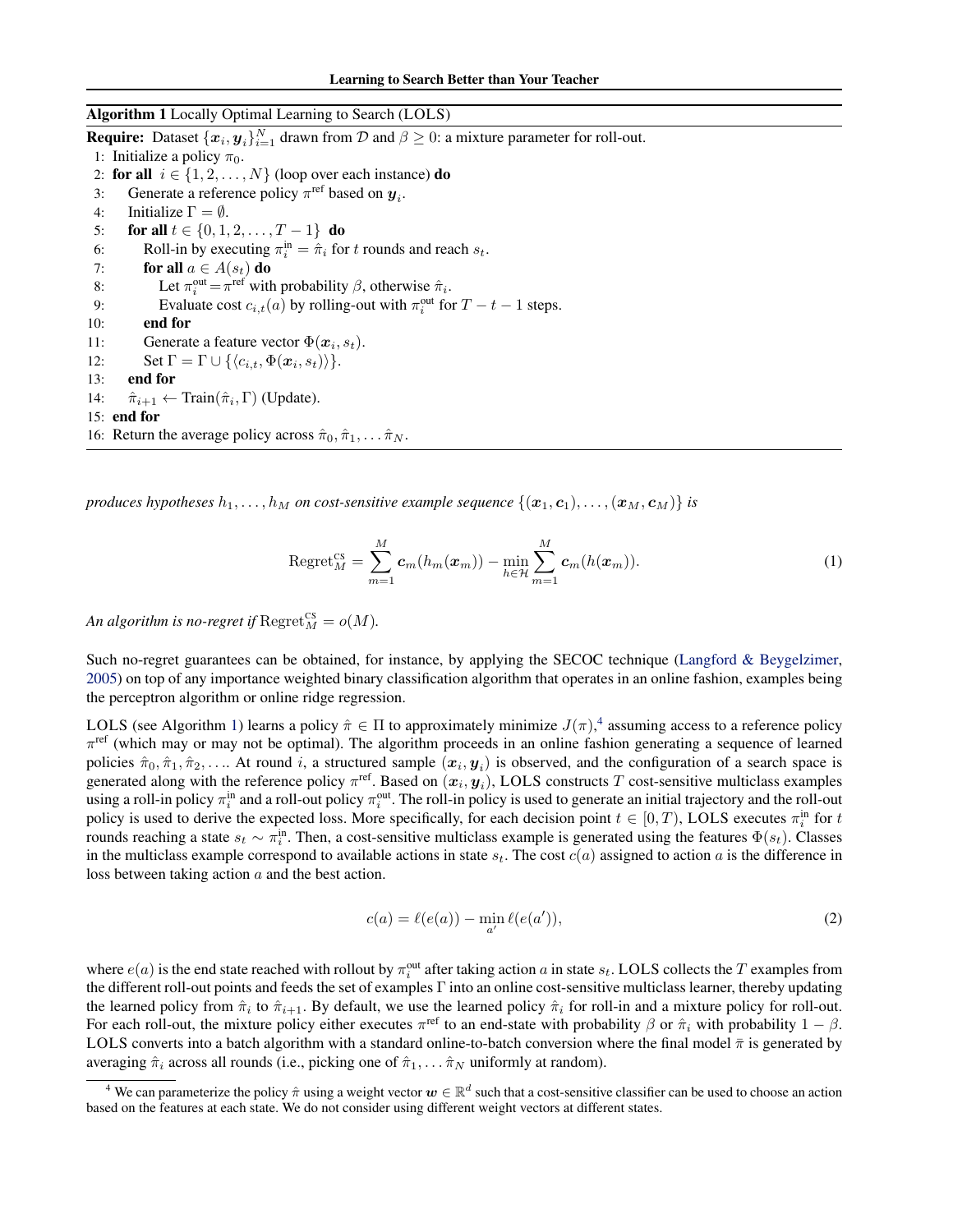| roll-out $\rightarrow$ | <b>Reference</b> | <b>Mixture</b> | <b>Learned</b> |  |
|------------------------|------------------|----------------|----------------|--|
| $\downarrow$ roll-in   |                  |                |                |  |
| <b>Reference</b>       | Inconsistent     |                |                |  |
| <b>Learned</b>         | Not locally opt. | Good           | RL             |  |

<span id="page-4-0"></span>Table 1. Effect of different roll-in and roll-out policies. The strategies marked with "*Inconsistent*" might generate a learned policy with a large structured regret, and the strategies marked with "*Not locally opt.*" could be much worse than its one step deviation. The strategy marked with "*RL*" reduces the structure learning problem to a reinforcement learning problem, which is much harder. The strategy marked with "*Good*" is favored.



Figure 3. Counterexamples of  $\pi_i^{\text{in}} = \pi^{\text{ref}}$  and  $\pi_i^{\text{out}} = \pi^{\text{ref}}$ . All three examples have 7 states. The loss of each end state is specified in the figure. A policy chooses actions to traverse through the search space until it reaches an end state. Legal policies are bit-vectors, so that a policy with a weight on a goes up in  $s_1$  of Figure 3(a) while a weight on b sends it down. Since features uniquely identify actions of the policy in this case, we just mark the edges with corresponding features for simplicity. The reference policy is bold-faced. In Figure 3(b), the features are the same on either branch from  $s_1$ , so that the learned policy can do no better than pick randomly between the two. In Figure 3(c), states  $s_2$  and  $s_3$  share the same feature set (i.e.,  $\Phi(s_2) = \Phi(s_3)$ ). Therefore, a policy chooses the same set of actions at states  $s_2$  and  $s_3$ . Please see text for details.

# 3. Theoretical Analysis

In this section, we analyze LOLS and answer the questions raised in Section [1.](#page-0-0) Throughout this section we use  $\bar{\pi}$  to denote the average policy obtained by first choosing  $n \in [1, N]$  uniformly at random and then acting according to  $\pi_n$ . We begin with discussing the choices of roll-in and roll-out policies. Table 1 summarizes the results of using different strategies for roll-in and roll-out.

#### 3.1. The *Bad* Choices

An obvious *bad* choice is roll-in and roll-out with the learned policy, because the learner is blind to the reference policy. It reduces the structured learning problem to a reinforcement learning problem, which is much harder. To build intuition, we show two other *bad* cases.

Roll-in with  $\pi^{\text{ref}}$  is *bad*. Roll-in with a reference policy causes the state distribution to be unrealistically good. As a result, the learned policy never learns to correct for previous mistakes, performing poorly when testing. A related discussion can be found at Theorem 2.1 in [\(Ross & Bagnell,](#page-14-0) [2010\)](#page-14-0). We show a theorem below.

**Theorem 1.** For  $\pi_i^{in} = \pi^{ref}$ , there is a distribution D over  $(x, y)$  such that the induced cost-sensitive regret  $Regret_M^{cs}$  $o(M)$  *but*  $J(\bar{\pi}) - J(\pi^{ref}) = \Omega(1)$ *.* 

*Proof.* We demonstrate examples where the claim is true.

We start with the case where  $\pi_i^{\text{out}} = \pi_i^{\text{in}} = \pi^{\text{ref}}$ . In this case, suppose we have one structured example, whose search space is defined as in Figure 3(a). From state  $s_1$ , there are two possible actions: a and b (we will use actions and features interchangeably since features uniquely identify actions here); the (optimal) reference policy takes action  $a$ . From state  $s_2$ , there are again two actions (c and d); the reference takes c. Finally, even though the reference policy would never visit  $s_3$ , from that state it chooses action f. When rolling in with  $\pi^{\text{ref}}$ , the cost-sensitive examples are generated only at state  $s_1$  (if we take a one-step deviation on  $s_1$ ) and  $s_2$  but *never* at  $s_3$  (since that would require a two deviations, one at  $s_1$  and one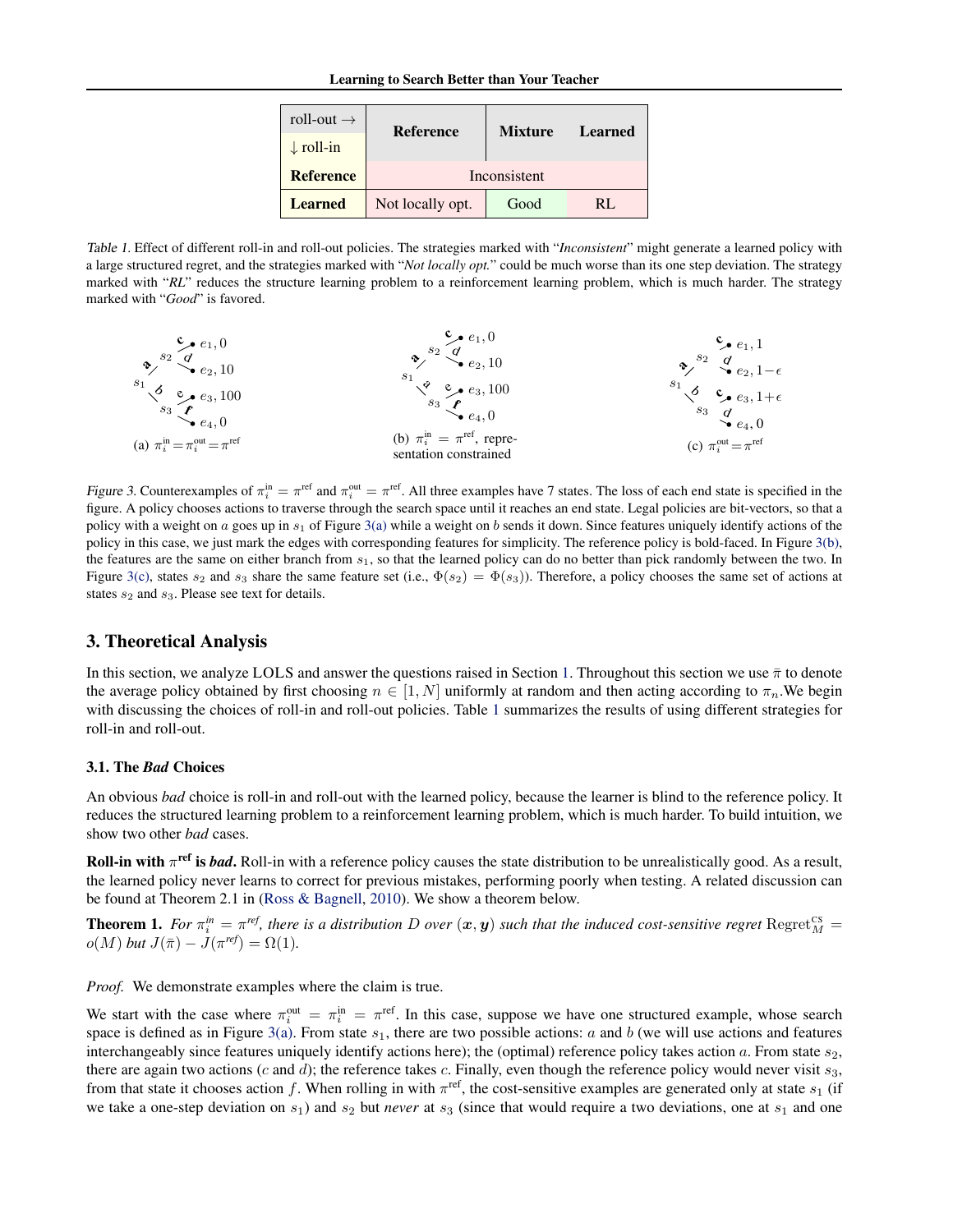<span id="page-5-0"></span>at  $s_3$ ). As a result, we can never learn how to make predictions at state  $s_3$ . Furthermore, under a rollout with  $\pi^{\text{ref}}$ , both actions from state  $s_1$  lead to a loss of zero. The learner can therefore learn to take action c at state  $s_2$  and b at state  $s_1$ , and achieve *zero* cost-sensitive regret, thereby "thinking" it is doing a good job. Unfortunately, when this policy is actually run, it performs as badly as possible (by taking action  $e$  half the time in  $s_3$ ), which results in the large structured regret.

Next we consider the case where  $\pi_i^{\text{out}}$  is either the learned policy or a mixture with  $\pi^{\text{ref}}$ . When applied to the example in Figure [3\(b\),](#page-4-0) our feature representation is not expressive enough to differentiate between the two actions at state  $s<sub>1</sub>$ , so the learned policy can do no better than pick randomly between the top and bottom branches from this state. The algorithm either rolls in with  $\pi^{\text{ref}}$  on  $s_1$  and generates a cost-sensitive example at  $s_2$ , or generates a cost-sensitive example on  $s_1$  and then completes a roll out with  $\pi_i^{\text{out}}$ . Crucially, the algorithm still never generates a cost-sensitive example at the state  $s_3$ (since it would have already taken a one-step deviation to reach  $s_3$  and is constrained to do a roll out from  $s_3$ ). As a result, if the learned policy were to choose the action e in  $s_3$ , it leads to a zero cost-sensitive regret but large structured regret.  $\Box$ 

Despite these negative results, rolling in with the learned policy is robust to both the above failure modes. In Figure [3\(a\),](#page-4-0) if the learned policy picks action b in state  $s_1$ , then we can roll in to the state  $s_3$ , then generate a cost-sensitive example and learn that f is a better action than e. Similarly, we also observe a cost-sensitive example in  $s_3$  in the example of Figure [3\(b\),](#page-4-0) which clearly demonstrates the benefits of rolling in with the learned policy as opposed to  $\pi^{\text{ref}}$ .

**Roll-out with**  $\pi^{ref}$  is *bad* if  $\pi^{ref}$  is not optimal. When the reference policy is not optimal *or* the reference policy is not in the hypothesis class, roll-out with  $\pi^{\text{ref}}$  can make the learner blind to compounding errors. The following theorem holds. We state this in terms of "local optimality": a policy is locally optimal if changing any *one* decision it makes never improves its performance.

**Theorem 2.** For  $\pi_i^{out} = \pi^{ref}$ , there is a distribution D over  $(x, y)$  such that the induced cost-sensitive regret  $Regret_M^{cs} =$  $o(M)$  *but*  $\bar{\pi}$  *has arbitrarily large structured regret to one-step deviations.* 

*Proof.* Suppose we have only one structured example, whose search space is defined as in Figure [3\(c\)](#page-4-0) and the reference policy chooses a or c depending on the node. If we roll-out with  $\pi^{\text{ref}}$ , we observe expected losses 1 and  $1 + \epsilon$  for actions a and b at state  $s_1$ , respectively. Therefore, the policy with zero cost-sensitive classification regret chooses actions a and d depending on the node. However, a one step deviation  $(a \to b)$  does radically better and can be learned by instead rolling out with a mixture policy. П

The above theorems show the bad cases and motivate a good L2S algorithm which generates a learned policy that competes with the reference policy and deviations from the learned policy. In the following section, we show that Algorithm [1](#page-3-0) is such an algorithm.

### 3.2. Regret Guarantees

Let  $Q^{\pi}(s_t, a)$  represent the expected loss of executing action a at state  $s_t$  and then executing policy  $\pi$  until reaching an end state. T is the number of decisions required before reaching an end state. For notational simplicity, we use  $Q^{\pi}(s_t, \pi')$  as a shorthand for  $Q^{\pi}(s_t, \pi'(s_t))$ , where  $\pi'(s_t)$  is the action that  $\pi'$  takes at state  $s_t$ . Finally, we use  $d^t_{\pi}$  to denote the distribution over states at time t when acting according to the policy  $\pi$ . The expected loss of a policy is:

$$
J(\pi) = \mathbb{E}_{s \sim d_{\pi}^{t}} \left[ Q^{\pi}(s, \pi) \right],
$$
\n(3)

for any  $t \in [0, T]$ . In words, this is the expected cost of rolling in with  $\pi$  up to some time t, taking  $\pi$ 's action at time t and then completing the roll out with  $\pi$ .

Our main regret guarantee for Algorithm [1](#page-3-0) shows that LOLS minimizes a combination of regret to the reference policy  $\pi^{\text{ref}}$ and regret its own one-step deviations. In order to concisely present the result, we present an additional definition which captures the regret of our approach:

$$
\delta_N = \frac{1}{NT} \sum_{i=1}^N \sum_{t=1}^T \mathbb{E}_{s \sim d_{\tilde{\pi}_i}^t} \left[ Q^{\pi_i^{\text{out}}}(s, \hat{\pi}_i) - \left( \beta \min_a Q^{\pi^{\text{ref}}}(s, a) + (1 - \beta) \min_a Q^{\hat{\pi}_i}(s, a) \right) \right],\tag{4}
$$

where  $\pi_i^{\text{out}} = \beta \pi^{\text{ref}} + (1 - \beta) \hat{\pi}_i$  is the mixture policy used to roll-out in Algorithm [1.](#page-3-0) With these definitions in place, we can now state our main result for Algorithm [1.](#page-3-0)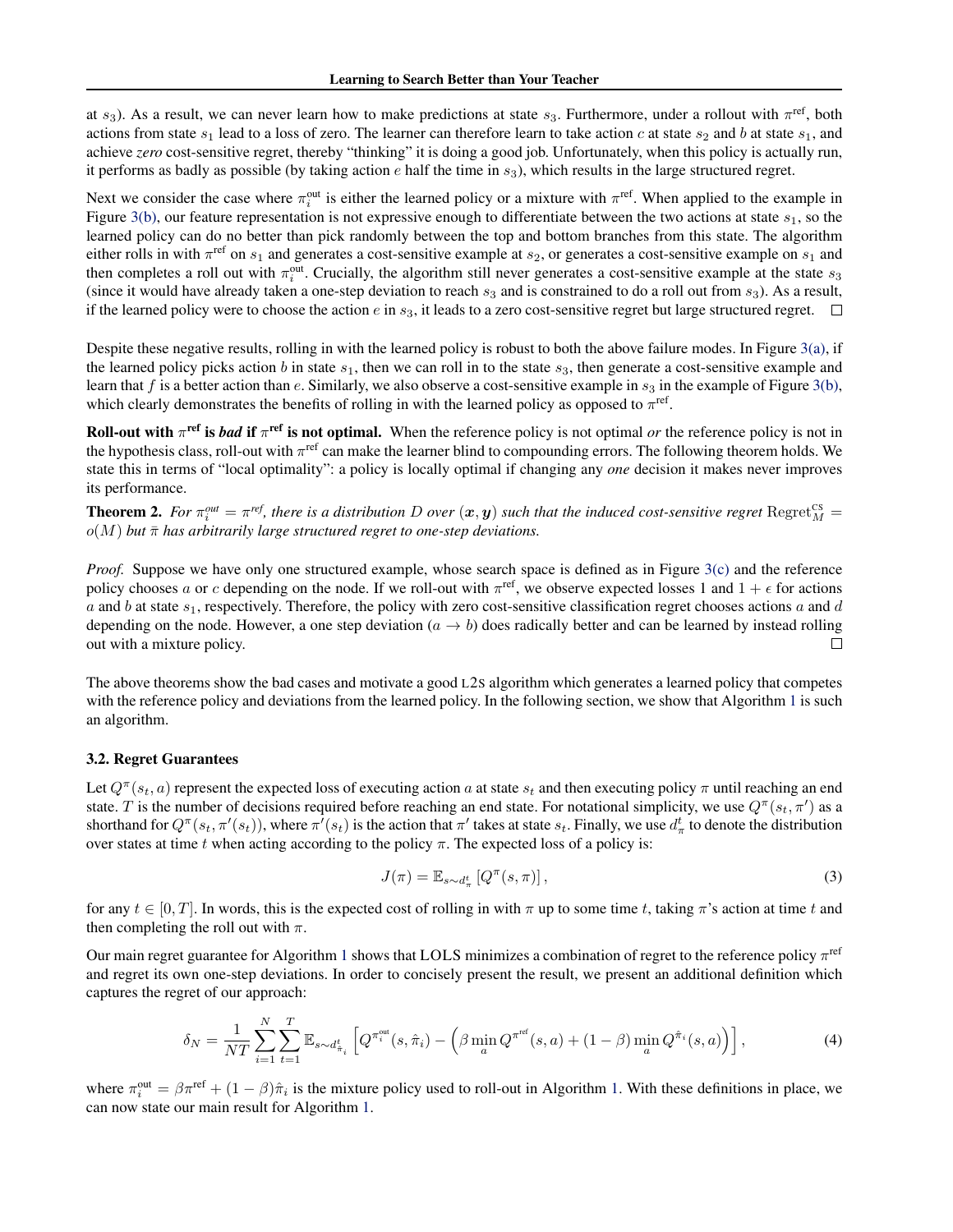<span id="page-6-0"></span>**Theorem 3.** Let  $\delta_N$  be as defined in Equation [4.](#page-5-0) The averaged policy  $\bar{\pi}$  generated by running N steps of Algorithm [1](#page-3-0) with *a mixing parameter* β *satisfies*

$$
\beta(J(\bar{\pi}) - J(\pi^{ref})) + (1 - \beta) \sum_{t=1}^{T} \left( J(\bar{\pi}) - \min_{\pi \in \Pi} \mathbb{E}_{s \sim d_{\bar{\pi}}} [Q^{\bar{\pi}}(s, \pi)] \right) \leq T \delta_N.
$$

It might appear that the LHS of the theorem combines one term which is constant to another scaling with  $T$ . We point the reader to Lemma [1](#page-10-0) in the appendix to see why the terms are comparable in magnitude. Note that the theorem does not assume anything about the quality of the reference policy, and it might be arbitrarily suboptimal. Assuming that Algorithm [1](#page-3-0) uses a no-regret cost-sensitive classification algorithm (recall Definition [1\)](#page-3-0), the first term in the definition of  $\delta_N$  converges to

$$
\ell^* = \min_{\pi \in \Pi} \frac{1}{NT} \sum_{i=1}^N \sum_{t=1}^T \mathbb{E}_{s \sim d_{\hat{\pi}_i}^t} [Q^{\pi_i^{\text{out}}}(s, \pi)].
$$

This observation is formalized in the next corollary.

**Corollary [1.](#page-3-0)** *Suppose we use a no-regret cost-sensitive classifier in Algorithm 1. As*  $N \to \infty$ ,  $\delta_N \to \delta_{class}$ *, where* 

$$
\delta_{\text{class}} = \ell^* - \frac{1}{NT} \sum_{i,t} \mathbb{E}_{s\sim d_{\hat{\pi}_i}^t} \left[ \beta \min_a Q^{\pi^{\text{ref}}}(s,a) + (1-\beta) \min_a Q^{\hat{\pi}_i}(s,a) \right].
$$

When we have  $\beta = 1$ , so that LOLS becomes almost identical to AGGREVATE [\(Ross & Bagnell,](#page-14-0) [2014\)](#page-14-0),  $\delta_{\text{class}}$  arises solely due to the policy class Π being restricted. For other values of  $\beta \in (0,1)$ , the asymptotic gap does not always vanish even if the policy class is unrestricted, since  $\ell^*$  amounts to obtaining  $\min_a Q^{\pi_i^{\text{out}}}(s, a)$  in each state. This corresponds to taking a minimum of an average rather than the average of the corresponding minimum values.

In order to avoid this asymptotic gap, it seems desirable to have regrets to reference policy and one-step deviations controlled individually, which is equivalent to having the guarantee of Theorem 3 for all values of  $\beta$  in [0, 1] rather than a specific one. As we show in the next section, guaranteeing a regret bound to one-step deviations when the reference policy is arbitrarily bad is rather tricky and can take an exponentially long time. Understanding structures where this can be done more tractably is an important question for future research. Nevertheless, the result of Theorem 3 has interesting consequences in several settings, some of which we discuss next.

- 1. The second term on the left in the theorem is always non-negative by definition, so the conclusion of Theorem 3 is at least as powerful as existing regret guarantee to reference policy when  $\beta = 1$ . Since the previous works in this area (Daumé III et al., [2009;](#page-14-0) [Ross et al.,](#page-14-0) [2011;](#page-14-0) [Ross & Bagnell,](#page-14-0) [2014\)](#page-14-0) have only studied regret guarantees to the reference policy, the quantity we're studying is strictly more difficult.
- 2. The asymptotic regret incurred by using a mixture policy for roll-out might be larger than that using the reference policy alone, when the reference policy is near-optimal. How the combination of these factors manifests in practice is empirically evaluated in Section [5.](#page-8-0)
- 3. When the reference policy is optimal, the first term is non-negative. Consequently, the theorem demonstrates that our algorithm competes with one-step deviations in this case. This is true irrespective of whether  $\pi^{\text{ref}}$  is in the policy class Π or not.
- 4. When the reference policy is very suboptimal, then the first term can be negative. In this case, the regret to one-step deviations can be large despite the guarantee of Theorem 3, since the first negative term allows the second term to be large while the sum stays bounded. However, when the first term is significantly negative, then the learned policy has already improved upon the reference policy substantially! This ability to improve upon a poor reference policy by using a mixture policy for rolling out is an important distinction for Algorithm [1](#page-3-0) compared with previous approaches.

Overall, Theorem 3 shows that the learned policy is either competitive with the reference policy *and* nearly locally optimal, or improves substantially upon the reference policy.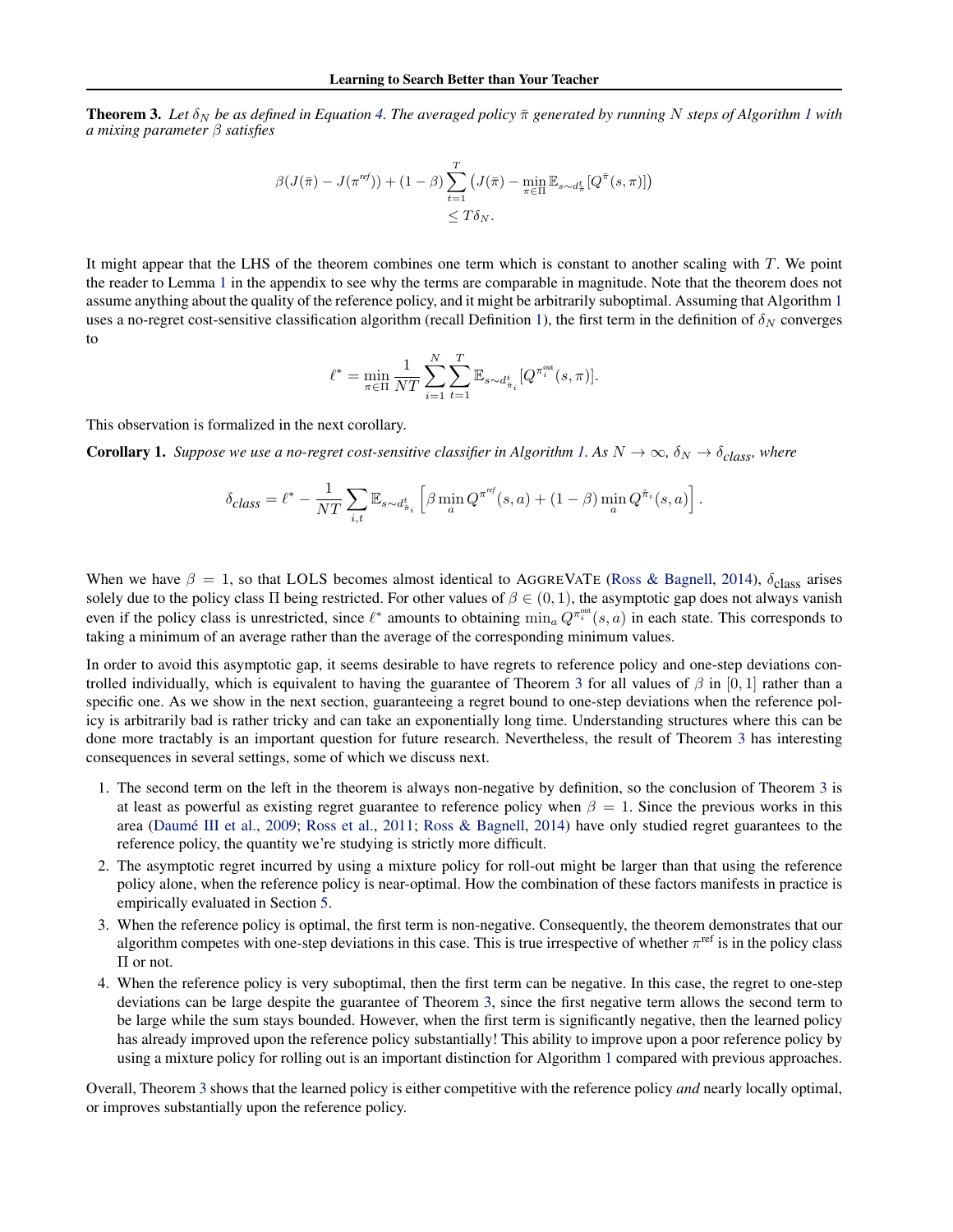#### <span id="page-7-0"></span>3.3. Hardness of local optimality

In this section we demonstrate that the process of reaching a local optimum (under one-step deviations) can be exponentially slow when the initial starting policy is arbitrary. This reflects the hardness of learning to search problems when equipped with a poor reference policy, even if local rather than global optimality is considered a yardstick. We establish this lower bound for a class of algorithms substantially more powerful than LOLS. We start by defining a search space and a policy class. Our search space consists of trajectories of length T, with 2 actions available at each step of the trajectory. We use  $0$ and 1 to index the two actions. We consider policies whose only feature in a state is the depth of the state in the trajectory, meaning that the action taken by any policy  $\pi$  in a state  $s_t$  depends only on t. Consequently, each policy can be indexed by a bit string of length T. For instance, the policy  $0100 \dots 0$  executes action 0 in the first step of any trajectory, action 1 in the second step and 0 at all other levels. It is easily seen that two policies are one-step deviations of each other if the corresponding bit strings have a Hamming distance of 1.

To establish a lower bound, consider the following powerful algorithmic pattern. Given a current policy  $\pi$ , the algorithm examines the cost  $J(\pi')$  for all the one-step deviations  $\pi'$  of  $\pi$ . It then chooses the policy with the smallest cost as its new learned policy. Note that access to the actual costs  $J(\pi)$  makes this algorithm more powerful than existing L2s algorithms, which can only estimate costs of policies through rollouts on individual examples. Suppose this algorithm starts from an initial policy  $\hat{\pi}_0$ . How long does it take for the algorithm to reach a policy  $\hat{\pi}_i$  which is locally optimal compared with all its one-step deviations? We next present a lower bound for algorithms of this style.

Theorem 4. *Consider any algorithm which updates policies only by moving from the current policy to a one-step deviation. Then there is a search space, a policy class and a cost function where the any such algorithm must make*  $\Omega(2^T)$  *updates before reaching a locally optimal policy. Specifically, the lower bound also applies to Algorithm [1.](#page-3-0)*

The result shows that competing with the seemingly reasonable benchmark of one-step deviations may be very challenging from an algorithmic perspective, at least without assumptions on the search space, policy class, loss function, or starting policy. For instance, the construction used to prove Theorem 4 does not apply to Hamming loss.

# 4. Structured Contextual Bandit

We now show that a variant of LOLS can be run in a "structured contextual bandit" setting, where only the loss of a single structured label can be observed. As mentioned, this setting has applications to webpage layout, personalized search, and several other domains.

At each round, the learner is given an input example x, makes a prediction  $\hat{y}$  and suffers structured loss  $\ell(y^*, \hat{y})$ . We assume that the structured losses lie in the interval  $[0, 1]$ , that the search space has depth T and that there are at most K actions available at each state. As before, the algorithm has access to a policy class  $\Pi$ , and also to a reference policy  $\pi^{\text{ref}}$ . It is important to emphasize that the reference policy does not have access to the true label, and the goal is improving on the reference policy.

Our approach is based on the  $\epsilon$ -greedy algorithm which is a common strategy in partial feedback problems. Upon receiving an example  $x_i$ , the algorithm randomly chooses whether to *explore or exploit* on this example. With probability  $1 - \epsilon$ , the algorithm chooses to exploit and follows the recommendation of the current learned policy. With the remaining probability, the algorithm performs a randomized variant of the LOLS update. A detailed description is given in Algorithm [2.](#page-8-0)

We assess the algorithm's performance via a measure of regret, where the comparator is a mixture of the reference policy and the best one-step deviation. Let  $\bar{\pi}_i$  be the averaged policy based on all policies in  $\mathcal I$  at round i.  $\mathbf y_{ie}$  is the predicted label in either step 9 or step 14 of Algorithm [2.](#page-8-0) The average regret is defined as:

$$
\text{Regret} = \frac{1}{N} \sum_{i=1}^N \Big( \mathbb{E}[\ell(\boldsymbol{y}^*_i, \boldsymbol{y}_{ie})] - \beta \mathbb{E}[\ell(\boldsymbol{y}^*_i, \boldsymbol{y}_{ie_{\text{ref}}})] - (1-\beta) \sum_{t=1}^T \min_{\pi \in \Pi} \mathbb{E}_{s \sim d_{\pi_i}^t} [Q^{\bar{\pi}_i}(s, \pi)] \Big)
$$

Recalling our earlier definition of  $\delta_i$  [\(4\)](#page-5-0), we bound on the regret of Algorithm [2](#page-8-0) with a proof in the appendix. **Theorem 5.** Algorithm [2](#page-8-0) with parameter  $\epsilon$  satisfies:

$$
Regret \leq \epsilon + \frac{1}{N} \sum_{i=1}^{N} \delta_{n_i},
$$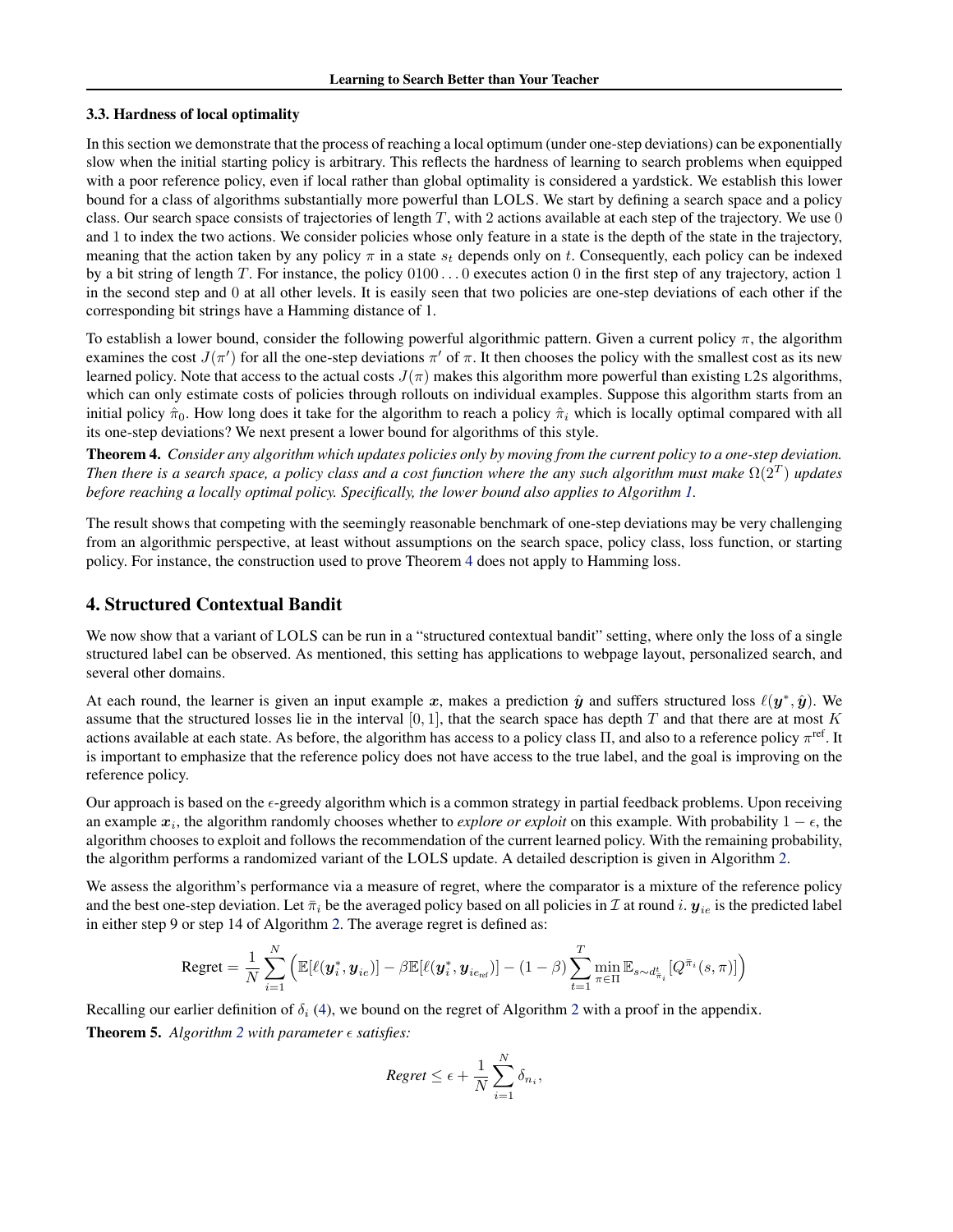### <span id="page-8-0"></span>Algorithm 2 Structured Contextual Bandit Learning

**Require:** Examples  $\{x_i\}_{i=1}^N$ , reference policy  $\pi^{\text{ref}}$ , exploration probability  $\epsilon$  and mixture parameter  $\beta \ge 0$ .

- 1: Initialize a policy  $\pi_0$ , and set  $\mathcal{I} = \emptyset$ .
- 2: for all  $i = 1, 2, ..., N$  (loop over each instance) do
- 3: Obtain the example  $x_i$ , set  $\exp \log 10$  with probability  $\epsilon$ , set  $n_i = |\mathcal{I}|$ .
- 4: if explore then
- 5: Pick random time  $t \in \{0, 1, ..., T 1\}.$
- 6: Roll-in by executing  $\pi_i^{\text{in}} = \hat{\pi}_{n_i}$  for t rounds and reach  $s_t$ .
- 7: Pick random action  $a_t \in A(s_t)$ ; let  $K = |A(s_t)|$ .
- 8: Let  $\pi_i^{\text{out}} = \pi^{\text{ref}}$  with probability  $\beta$ , otherwise  $\hat{\pi}_{n_i}$ .
- 9: Roll-out with  $\pi_i^{\text{out}}$  for  $T t 1$  steps to evaluate

$$
\hat{c}(a) = K\ell(e(a_t))\mathbf{1}[a = a_t].
$$

- 10: Generate a feature vector  $\Phi(\mathbf{x}_i, s_t)$ .
- 11:  $\hat{\pi}_{n_i+1} \leftarrow \text{Train}(\hat{\pi}_{n_i}, \hat{c}, \Phi(\boldsymbol{x}_i, s_t)).$
- 12: Augment  $\mathcal{I} = \mathcal{I} \cup \{\hat{\pi}_{n_i+1}\}\$
- 13: else
- 14: Follow the trajectory of a policy  $\pi$  drawn randomly from  $\mathcal I$  to an end state e, predict the corresponding structured output  $y_{ie}$ .
- 15: end if

16: end for

With a no-regret learning algorithm, we expect

$$
\delta_i \le \delta_{\text{class}} + cK \sqrt{\frac{\log|\Pi|}{i}},\tag{5}
$$

where  $|\Pi|$  is the cardinality of the policy class. This leads to the following corollary with a proof in the appendix.

Corollary 2. *In the setup of Theorem [5,](#page-7-0) suppose further that the underlying no-regret learner satisfies* (5)*. Then with* probability at least  $1 - 2/(N^5 K^2 T^2 \log(N|\Pi|))^3$ ,

$$
Regret = O\left((KT)^{2/3} \sqrt[3]{\frac{\log(N|\Pi|)}{N}} + T\delta_{class}\right).
$$

# 5. Experiments

This section shows that LOLS is able to improve upon a suboptimal reference policy and provides empirical evidence to support the analysis in Section [3.](#page-4-0) We conducted experiments on the following three applications.

Cost-Sensitive Multiclass classification. For each cost-sensitive multiclass sample, each choice of label has an associated cost. The search space for this task is a binary search tree. The root of the tree corresponds to the whole set of labels. We recursively split the set of labels in half, until each subset contains only one label. A trajectory through the search space is a path from root-to-leaf in this tree. The loss of the end state is defined by the cost. An optimal reference policy can lead the agent to the end state with the minimal cost. We also show results of using a bad reference policy which arbitrarily chooses an action at each state. The experiments are conducted on KDDCup 99 dataset<sup>5</sup> generated from a computer network intrusion detection task. The dataset contains 5 classes, 4, 898, 431 training and 311, 029 test instances.

Part of speech tagging. The search space for POS tagging is left-to-right prediction. Under Hamming loss the trivial optimal reference policy simply chooses the correct part of speech for each word. We train on 38k sentences and test on 11k from the Penn Treebank [\(Marcus et al.,](#page-14-0) [1993\)](#page-14-0). One can construct suboptimal or even bad reference policies, but under Hamming loss these are all equivalent to the optimal policy because roll-outs by any fixed policy will incur exactly the same loss and the learner can immediately learn from one-step deviations.

<sup>5</sup>[http://kdd.ics.uci.edu/databases/kddcup99/kddcup99.html]( http://kdd.ics.uci.edu/databases/kddcup99/kddcup99.html)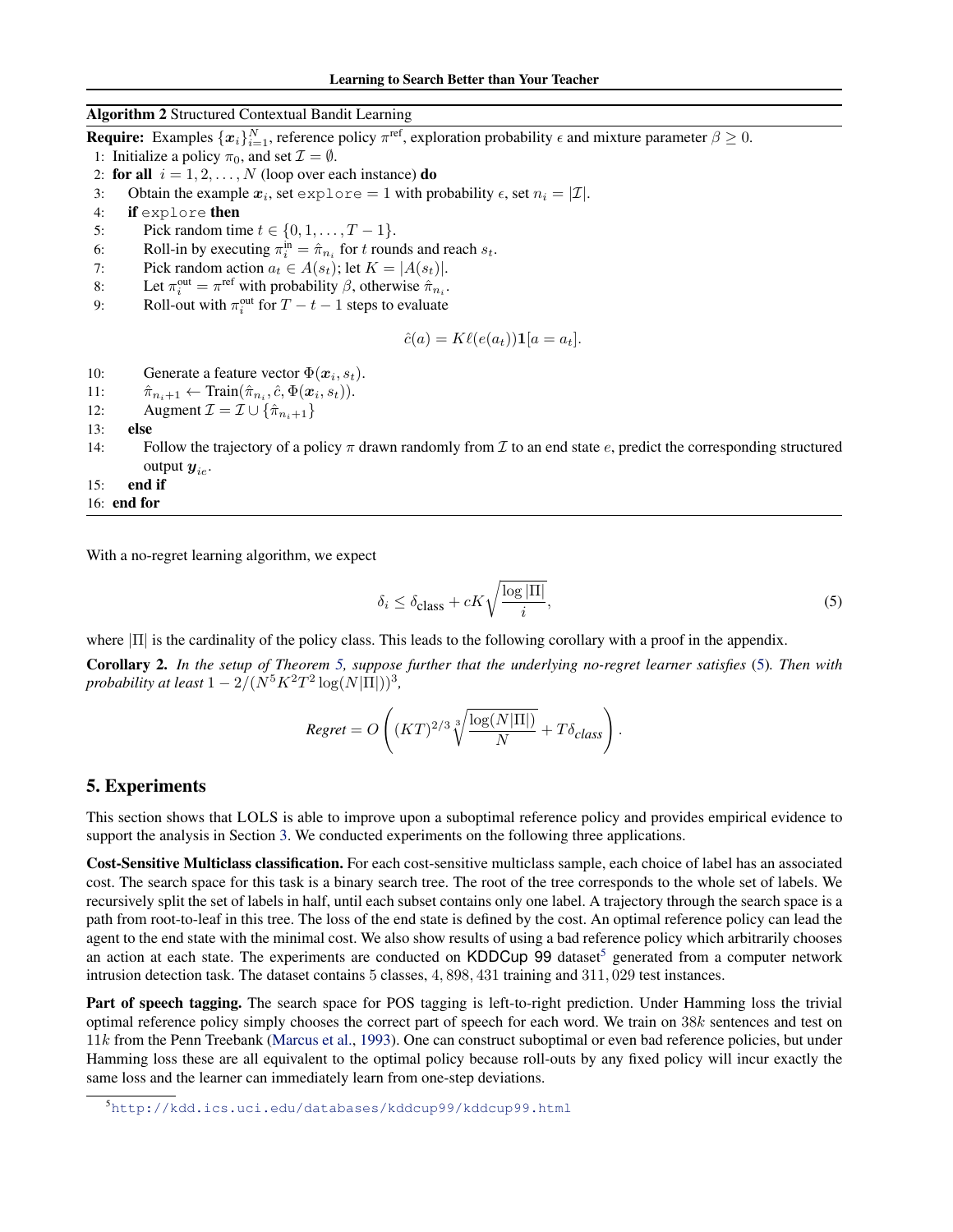| roll-out $\rightarrow$<br>$\downarrow$ roll-in | <b>Reference</b> | <b>Mixture</b> | <b>Learned</b> |
|------------------------------------------------|------------------|----------------|----------------|
| Reference is optimal                           |                  |                |                |
| <b>Reference</b>                               | 0.282            | 0.282          | 0.279          |
| <b>Learned</b>                                 | 0.267            | 0.266          | 0.266          |
| Reference is bad                               |                  |                |                |
| <b>Reference</b>                               | 1.670            | 1.664          | 0.316          |
| <b>Learned</b>                                 | 0.266            | 0.266          | 0.266          |

Table 2. The average cost on cost-sensitive classification dataset; columns are roll-out and rows are roll-in. The best result is bold. SEARN achieves 0.281 and 0.282 when the reference policy is optimal and bad, respectively. LOLS is Learned/Mixture and highlighted in green.

| roll-out $\rightarrow$<br>$\downarrow$ roll-in | <b>Reference</b> | <b>Mixture</b> | Learned |
|------------------------------------------------|------------------|----------------|---------|
| Reference is optimal                           |                  |                |         |
| <b>Reference</b>                               | 95.58            | 94.12          | 94.10   |
| <b>Learned</b>                                 | 95.61            | 94.13          | 94.10   |

Table 3. The accuracy on POS tagging; columns are roll-out and rows are roll-in. The best result is bold. SEARN achieves 94.88. LOLS is Learned/Mixture and highlighted in green.

Dependency parsing. A dependency parser learns to generate a tree structure describing the syntactic dependencies between words in a sentence [\(McDonald et al.,](#page-14-0) [2005;](#page-14-0) [Nivre,](#page-14-0) [2003\)](#page-14-0). We implemented a hybrid transition system [\(Kuhlmann](#page-14-0) [et al.,](#page-14-0) [2011\)](#page-14-0) which parses a sentence from left to right with three actions: SHIFT, REDUCELEFT and REDUCERIGHT. We used the "non-deterministic oracle" [\(Goldberg & Nivre,](#page-14-0) [2013\)](#page-14-0) as the optimal reference policy, which leads the agent to the best end state reachable from each state. We also designed two suboptimal reference policies. A bad reference policy chooses an arbitrary legal action at each state. A suboptimal policy applies a greedy selection and chooses the action which leads to a good tree when it is obvious; otherwise, it arbitrarily chooses a legal action. (This suboptimal reference was the *default* reference policy used prior to the work on "non-deterministic oracles.") We used data from the Penn Treebank Wall Street Journal corpus: the standard data split for training (sections 02-21) and test (section 23). The loss is evaluated in UAS (unlabeled attachment score), which measures the fraction of words that pick the correct parent.

For each task and each reference policy, we compare 6 different combinations of roll-in (learned or reference) and roll-out (learned, mixture or reference) strategies. We also include SEARN in the comparison, since it has notable differences from LOLS. SEARN rolls in and out with a mixture where a different policy is drawn for each state, while LOLS draws a policy once per example. SEARN uses a batch learner, while LOLS uses online. The policy in SEARN is a mixture over the policies produced at each iteration. For LOLS, it suffices to keep just the most recent one. It is an open research question whether an analogous theoretical guarantee of Theorem [3](#page-6-0) can be established for SEARN.

Our implementation is based on Vowpal Wabbit<sup>6</sup>, a machine learning system that supports online learning and L2s. For LOLS's mixture policy, we set  $\beta = 0.5$ . We found that LOLS is not sensitive to  $\beta$ , and setting  $\beta$  to be 0.5 works well in practice. For SEARN, we set the mixture parameter to be  $1 - (1 - \alpha)^t$ , where t is the number of rounds and  $\alpha = 10^{-5}$ . Unless stated otherwise all the learners take 5 passes over the data.

Tables 2, 3 and [4](#page-10-0) show the results on cost-sensitive multiclass classification, POS tagging and dependency parsing, respectively. The empirical results qualitatively agree with the theory. Rolling in with reference is always bad. When the reference policy is optimal, then doing roll-outs with reference is a good idea. However, when the reference policy is suboptimal or bad, then rolling out with reference is a bad idea, and mixture rollouts perform substantially better. LOLS also significantly outperforms SEARN on all tasks.

<sup>6</sup>[http://hunch.net/˜vw/](http://hunch.net/~vw/)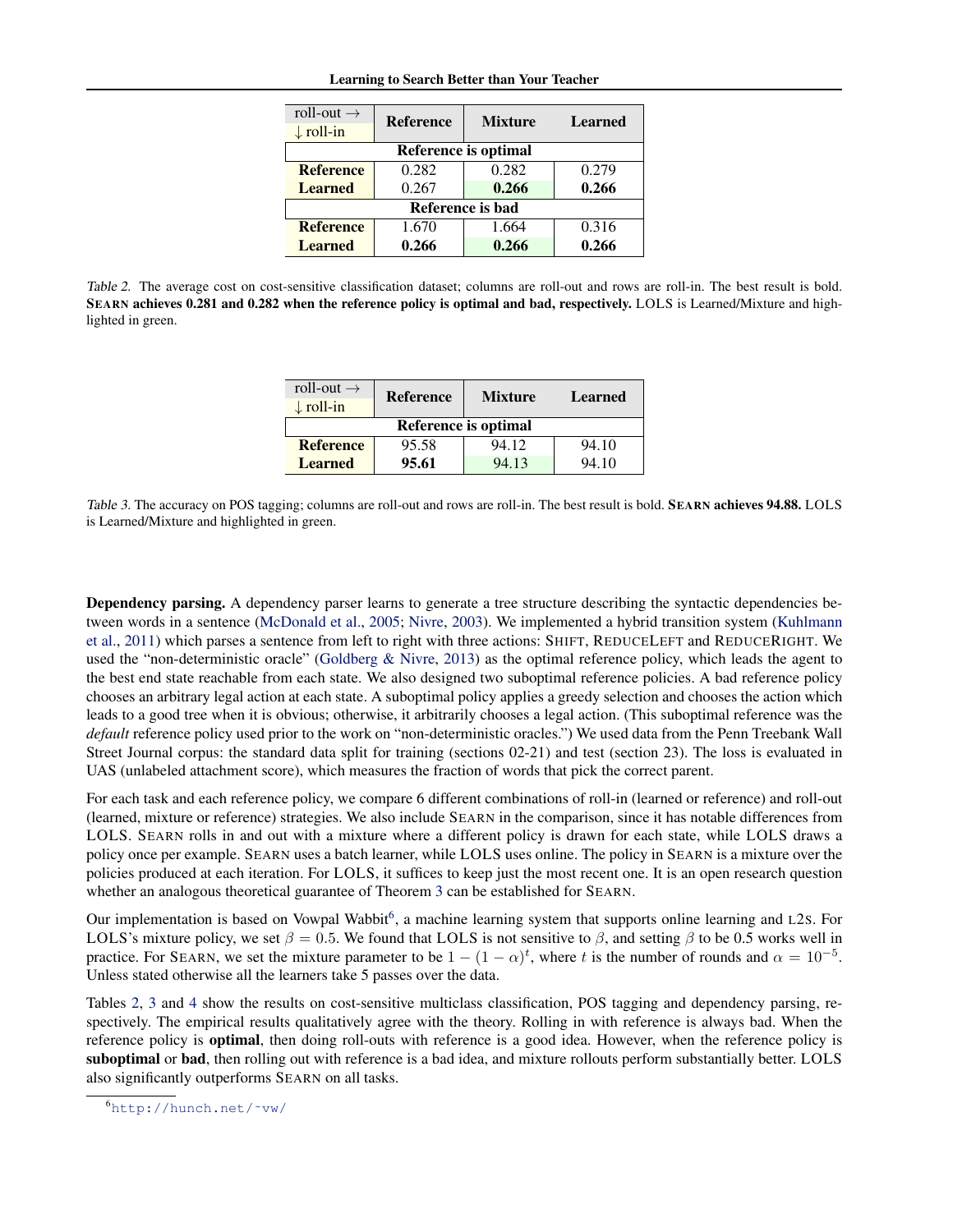<span id="page-10-0"></span>

| roll-out $\rightarrow$         | <b>Reference</b>            | <b>Mixture</b> | <b>Learned</b> |  |
|--------------------------------|-----------------------------|----------------|----------------|--|
| $\downarrow$ roll-in           |                             |                |                |  |
|                                | <b>Reference is optimal</b> |                |                |  |
| <b>Reference</b>               | 87.2                        | 89.7           | 88.2           |  |
| <b>Learned</b>                 | 90.7                        | 90.5           | 86.9           |  |
| <b>Reference is suboptimal</b> |                             |                |                |  |
| <b>Reference</b>               | 83.3                        | 87.2           | 81.6           |  |
| <b>Learned</b>                 | 87.1                        | 90.2           | 86.8           |  |
| Reference is bad               |                             |                |                |  |
| <b>Reference</b>               | 68.7                        | 65.4           | 66.7           |  |
| <b>Learned</b>                 | 75.8                        | 89.4           | 87.5           |  |

Table 4. The UAS score on dependency parsing data set; columns are roll-out and rows are roll-in. The best result is bold. SEARN achieves 84.0, 81.1, and 63.4 when the reference policy is optimal, suboptimal, and bad, respectively. LOLS is Learned/Mixture and highlighted in green.

## 6. Proofs of Main Results

**Lemma 1** (Ross & Bagnell Lemma 4.3). *For any two policies,*  $\pi_1, \pi_2$ *:* 

$$
J(\pi_1) - J(\pi_2) = T \mathbb{E}_{t \sim U(1,T), s \sim d_{\pi_1}^t} \left[ Q^{\pi_2}(s, \pi_1) - Q^{\pi_2}(s, \pi_2) \right] = T \mathbb{E}_{t \sim U(1,T), s \sim d_{\pi_2}^t} \left[ Q^{\pi_1}(s, \pi_1) - Q^{\pi_1}(s, \pi_2) \right]
$$

*Proof.* Let  $\pi^t$  be a policy that executes  $\pi_1$  in the first t steps and then executes  $\pi_2$  from time steps  $t + 1$  to T. We have  $J(\pi_1) = J(\pi^T)$  and  $J(\pi_2) = J(\pi^0)$ . Consequently, we can set up the telescoping sum:

$$
J(\pi_1) - J(\pi_2) = \sum_{t=1}^T \left[ J(\pi^t) - J(\pi^{t-1}) \right] = \sum_{t=1}^T \left[ \mathbb{E}_{s \sim d_{\pi_1}^t} \left[ Q^{\pi_2}(s_t, \pi_1) - Q^{\pi_2}(s_t, \pi_2) \right] \right]
$$
  
=  $T \mathbb{E}_{t \sim U(1,T), s \sim \pi_1} \left[ Q^{\pi_2}(s, \pi_1) - Q^{\pi_2}(s, \pi_2) \right]$ 

The second equality in the lemma can be obtained by reversing the roles of  $\pi_1$  and  $\pi_2$  above.

## 6.1. Proof of Theorem [3](#page-6-0)

We start with an application of Lemma 1. Using the lemma, we have:

$$
J(\bar{\pi}) - J(\pi^{\text{ref}}) = \frac{1}{N} \sum_{i} \left[ J(\hat{\pi}_i) - J(\pi^{\text{ref}}) \right]
$$

$$
= \frac{1}{N} \sum_{i} \left[ T \mathbb{E}_{t \sim U(1,T), s \sim \hat{\pi}_i} \left[ Q^{\pi^{\text{ref}}}(s, \hat{\pi}_i) - Q^{\pi^{\text{ref}}}(s, \pi^{\text{ref}}) \right] \right]
$$
(6)

 $\Box$ 

We also observe that

$$
\sum_{t=1}^{T} \left( J(\bar{\pi}) - \min_{\pi \in \Pi} \mathbb{E}_{s \sim d_{\pi}^{t}} [Q^{\bar{\pi}}(s, \pi)] \right)
$$
\n
$$
= \frac{1}{N} \sum_{i=1}^{N} \sum_{t=1}^{T} \left[ J(\hat{\pi}_{i}) - \min_{\pi \in \Pi} \mathbb{E}_{s \sim d_{\pi_{i}}^{t}} [Q^{\hat{\pi}_{i}}(s, \pi)] \right]
$$
\n
$$
= \frac{1}{N} \sum_{i=1}^{N} \sum_{t=1}^{T} \left[ \mathbb{E}_{s \sim d_{\pi_{i}}^{t}} [Q^{\hat{\pi}_{i}}(s, \hat{\pi}_{i})] - \min_{\pi \in \Pi} \mathbb{E}_{s \sim d_{\pi_{i}}^{t}} [Q^{\hat{\pi}_{i}}(s, \pi)] \right]
$$
\n
$$
\leq \frac{1}{N} \sum_{i=1}^{N} \sum_{t=1}^{T} \left[ \mathbb{E}_{s \sim d_{\pi_{i}}^{t}} [Q^{\hat{\pi}_{i}}(s, \hat{\pi}_{i}) - \min_{a} Q^{\hat{\pi}_{i}}(s, a)] \right].
$$
\n(7)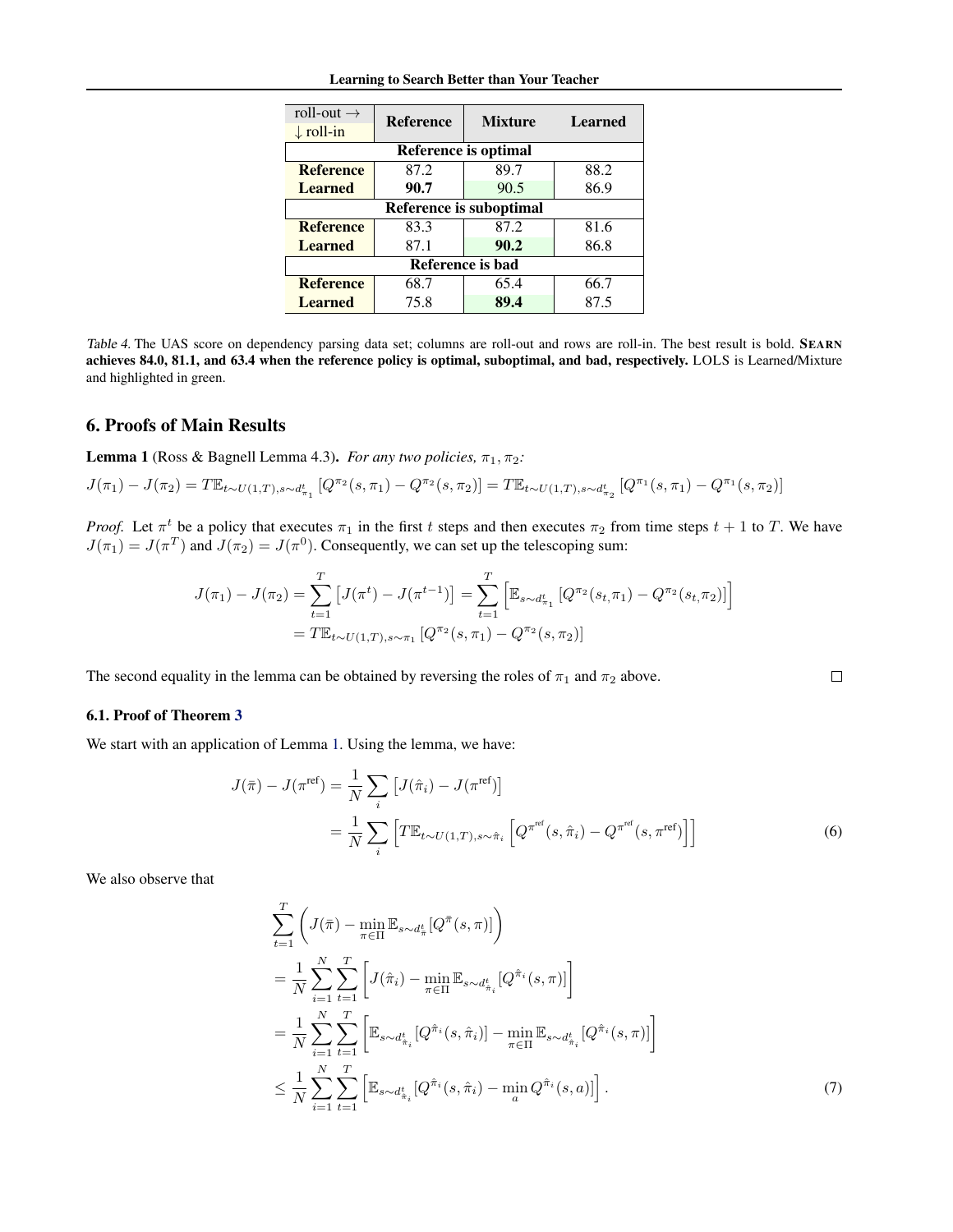Combining the above bounds from Equations [6](#page-10-0) and [7,](#page-10-0) we see that

$$
\beta \left( J(\bar{\pi}) - J(\pi^{\text{ref}}) \right) + (1 - \beta) \sum_{t=1}^{T} \left( J(\bar{\pi}) - \min_{\pi \in \Pi} \mathbb{E}_{s \sim d_{\bar{\pi}}} [Q^{\bar{\pi}}(s, \pi)] \right)
$$
\n
$$
\leq \frac{1}{N} \sum_{i=1}^{N} \sum_{t=1}^{T} \mathbb{E}_{s \sim d_{\bar{\pi}_i}^t} \left[ \beta \left( Q^{\pi^{\text{ref}}}(s, \hat{\pi}_i) - Q^{\pi^{\text{ref}}}(s, \pi^{\text{ref}}) \right) + (1 - \beta) \left( Q^{\hat{\pi}_i}(s, \hat{\pi}_i) - \min_{a} Q^{\hat{\pi}_i}(s, a) \right) \right]
$$
\n
$$
= \frac{1}{N} \sum_{i=1}^{N} \sum_{t=1}^{T} \mathbb{E}_{s \sim d_{\bar{\pi}_i}^t} \left[ Q^{\pi_i^{\text{out}}}(s, \hat{\pi}_i) - \beta Q^{\pi^{\text{ref}}}(s, \pi^{\text{ref}}) - (1 - \beta) \min_{a} Q^{\hat{\pi}_i}(s, a) \right]
$$
\n
$$
\leq \frac{1}{N} \sum_{i=1}^{N} \sum_{t=1}^{T} \mathbb{E}_{s \sim d_{\bar{\pi}_i}^t} \left[ Q^{\pi_i^{\text{out}}}(s, \hat{\pi}_i) - \beta \min_{a} Q^{\pi^{\text{ref}}}(s, a) - (1 - \beta) \min_{a} Q^{\hat{\pi}_i}(s, a) \right]
$$

#### 6.2. Proof of Corollary [1](#page-6-0)

The proof is fairly straightforward from definitions. By definition of no-regret, it is immediate that the gap

$$
\sum_{i=1}^{N} \sum_{t=1}^{T} \mathbb{E} \left[ c_{i,t}(\hat{\pi}_i(s_t)) - c_{i,t}(\pi(s_t)) \right] = o(NT), \tag{8}
$$

for all policies  $\pi \in \Pi$ , where we recall that  $c_{i,t}$  is the cost-vector over the actions on round i when we do roll-outs from the  $t_{th}$  decision point. Let  $\mathbb{E}_i$  denote the conditional expectation on round i, conditioned on the previous rounds in Algorithm [1.](#page-3-0) Then it is easily seen that

$$
\mathbb{E}_i[c_{i,t}(a)] = \mathbb{E}_i\left[\ell(e_{i,t}(a)) - \min_{a'} \ell(e_{i,t}(a'))\right],
$$

with  $e_{i,t}$  being the end-state reached on completing the roll-out with the policy  $\pi_i^{\text{out}}$  on round i, when action a was taken on the decision point t. Recalling that we rolled in following the trajectory of  $\pi_i^{\text{in}}$ , this expectation further simplifies to

$$
\mathbb{E}_i[c_{i,t}(a)] = \mathbb{E}_{s \sim d_{\hat{\pi}_i}^t} \left[ Q^{\pi_i^{\text{out}}}(s, a) \right] - \mathbb{E}_i \left[ \min_{a'} \ell(e_{i,t}(a')) \right].
$$

Now taking expectations in Equation 8 and combining with the above observation, we obtain that for any policy  $\pi \in \Pi$ ,

$$
\sum_{i=1}^{N} \sum_{t=1}^{T} \mathbb{E} \left[ c_{i,t}(\hat{\pi}_i(s_t)) - c_{i,t}(\pi(s_t)) \right]
$$
  
= 
$$
\sum_{i=1}^{N} \sum_{t=1}^{T} \mathbb{E}_{s \sim d_{\hat{\pi}_i}^t} \left[ Q^{\pi_i^{\text{out}}}(s, \hat{\pi}_i(s)) - Q^{\pi_i^{\text{out}}}(s, \pi(s)) \right] = o(NT).
$$

Taking the best policy  $\pi \in \Pi$  and dividing through by NT completes the proof.

#### 6.3. Proof sketch of Theorem [5](#page-7-0)

(Sketch only) We decompose the analysis over exploration and exploitation rounds. For the exploration rounds, we bound the regret by its maximum possible value of 1. To control the regret on the exploitation rounds, we focus on the updates performed during exploration.

The cost vector  $\hat{c}(a)$  used at an exploration round *i* satisfies

$$
\mathbb{E}_{i}[\hat{c}(a)] = \mathbb{E}_{i} \left[ K\ell(e(a_{t})) \mathbf{1}[a = a_{t}] \right]
$$
  
= 
$$
\mathbb{E}_{t \sim U(0:T-1), s \sim d_{\hat{\pi}_{n_i}}^{t}} \left[ Q^{\pi_i^{\text{out}}}(s, a) \right],
$$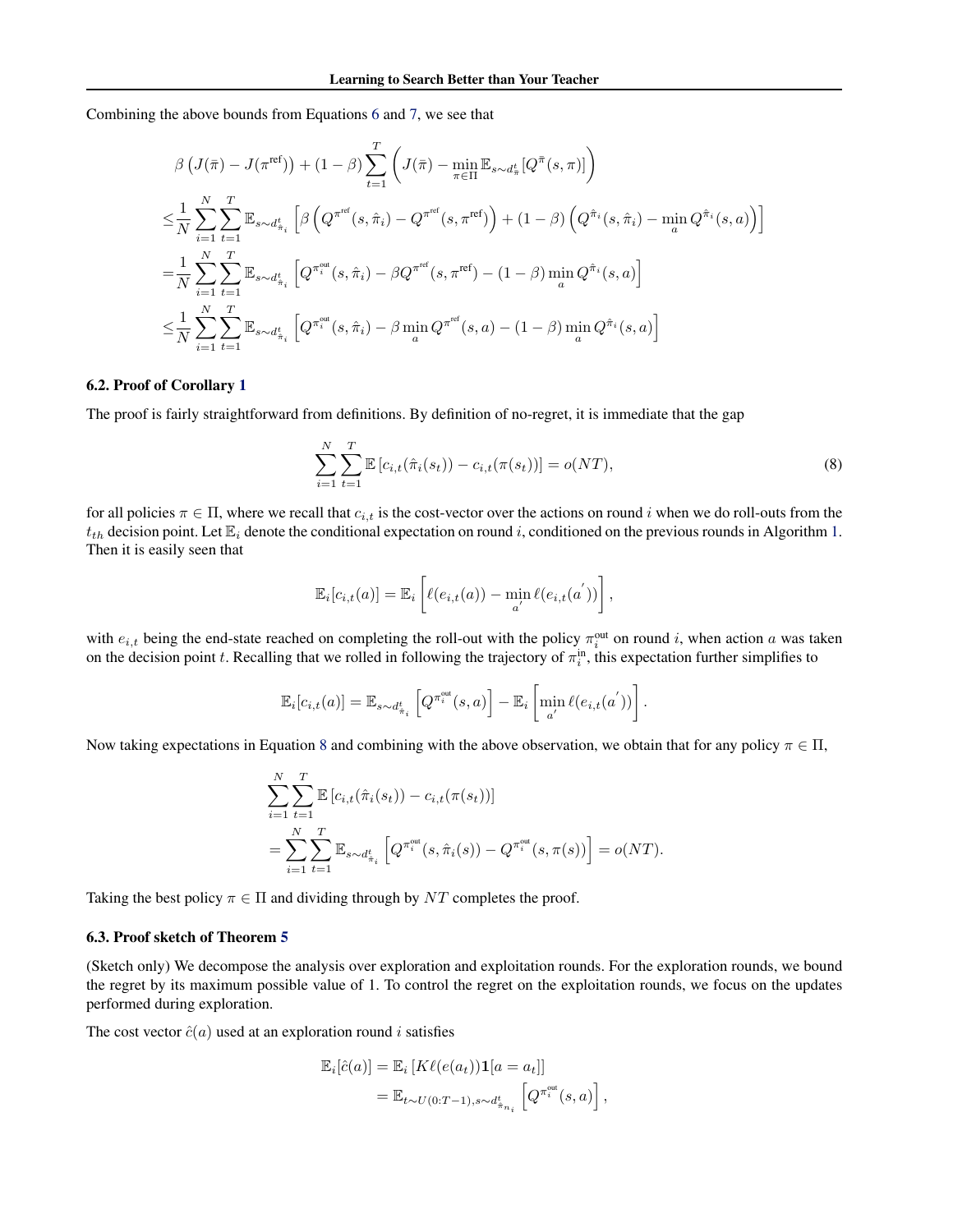Corollary [1.](#page-6-0) Since the cost vector is identical in expectation as that used in Algorithm [1,](#page-3-0) the proof of theorem [3,](#page-6-0) which only depends on expectations, can be reused to prove a result similar to theorem [3](#page-6-0) for the exploration rounds. That is, letting  $\bar{\pi}_i$ to be the averaged policy over all the policies in  $\mathcal I$  at exploration round i, we have the bound

$$
\beta(J(\bar{\pi}_i) - J(\pi^{\text{ref}})) + (1 - \beta) \sum_{t=1}^T \left( J(\bar{\pi}) - \min_{\pi \in \Pi} \mathbb{E}_{s \sim d_{\bar{\pi}}} [Q^{\bar{\pi}}(s, \pi)] \right) \le T\delta_i,
$$

where  $\delta_i$  is as defined in Equation [4.](#page-5-0)

On the exploitation rounds, we can now invoke this guarantee. Recalling that we have  $n_i$  exploration rounds until round i, the expected regret at an exploitation round i is at most  $\delta_{n_i}$ . Thus the overall regret of the algorithm is at most

$$
\text{Regret} \leq \epsilon + \frac{1}{N} \sum_{i=1}^N \delta_{n_i},
$$

which completes the proof.

#### 6.4. Proof of corollary [2](#page-8-0)

We start by substituting Equation [5](#page-8-0) in the regret bound of Theorem [5.](#page-7-0) This yields

$$
\text{Regret} \leq \epsilon + \frac{T}{N} \delta_{\text{class}} + \frac{cKT}{N} \sum_{i=1}^N \sqrt{\frac{\log |\Pi|}{n_i}}.
$$

We would like to further replace  $n_i$  with its expectation which is  $\epsilon i$ . However, this does not yield a valid upper bound directly. Instead, we apply a Chernoff bound to the quantity  $n_i$ , which is a sum of i i.i.d. Bernoulli random variables with mean  $\epsilon$ . Consequently, we have

$$
\mathbb{P}\left(n_i \leq (1-\gamma)\epsilon i\right) \leq \exp\left(-\frac{\gamma^2 \epsilon i}{2}\right) \leq \exp(-\epsilon i/8),
$$

for  $\gamma = 1/2$ . Let  $i_0 = 16 \log N/\epsilon + 1$ . Then we can sum the failure probabilities above for all  $i \ge i_0$  and obtain

$$
\sum_{i=i_0}^{N} \mathbb{P}(n_i \le \epsilon i/2) \le \sum_{i=i_0}^{N} \exp(-\epsilon i/8) \le \sum_{i=i_0}^{\infty} \exp(-\epsilon i/8)
$$

$$
\le \frac{\exp(-\epsilon i_0/8)}{1 - \exp(-\epsilon/8)}
$$

$$
= \frac{\exp(-2 \log N)}{\exp(\epsilon/8) - 1} \le \frac{8}{N^2 \epsilon},
$$

where the last inequality uses  $1 + x \leq \exp(x)$ . Consequently, we can now allow a regret of 1 on the first  $i_0$  rounds, and control the regret on the remaining rounds using  $n_i \le \epsilon i/2$ . Doing so, we see that with probability at least  $1 - 2/(N^2 \epsilon)$ 

$$
\begin{aligned} \text{Regret} &\leq \epsilon + \frac{i_0}{N} + \frac{T}{N} \delta_{\text{class}} + \frac{cKT}{N} \sum_{i=1}^{N} \sqrt{\frac{2\log|\Pi|}{\epsilon i}} \\ &\leq \epsilon + \frac{16\log N + \epsilon}{N\epsilon} + \frac{T}{N} \delta_{\text{class}} + \frac{8cKT\log|\Pi|}{\epsilon N} \end{aligned}
$$

Choosing  $\epsilon = (KT)^{2/3} (\log(N|\Pi|)/N)^{1/3}$  completes the proof.

### 6.5. Proof of Theorem [4](#page-7-0)

The proof follows from results in combinatorics. The dynamics of algorithms considered here can be thought of as a path through a graph where the vertices are the corners of the boolean hypercube in  $T$  dimensions with two vertices at Hamming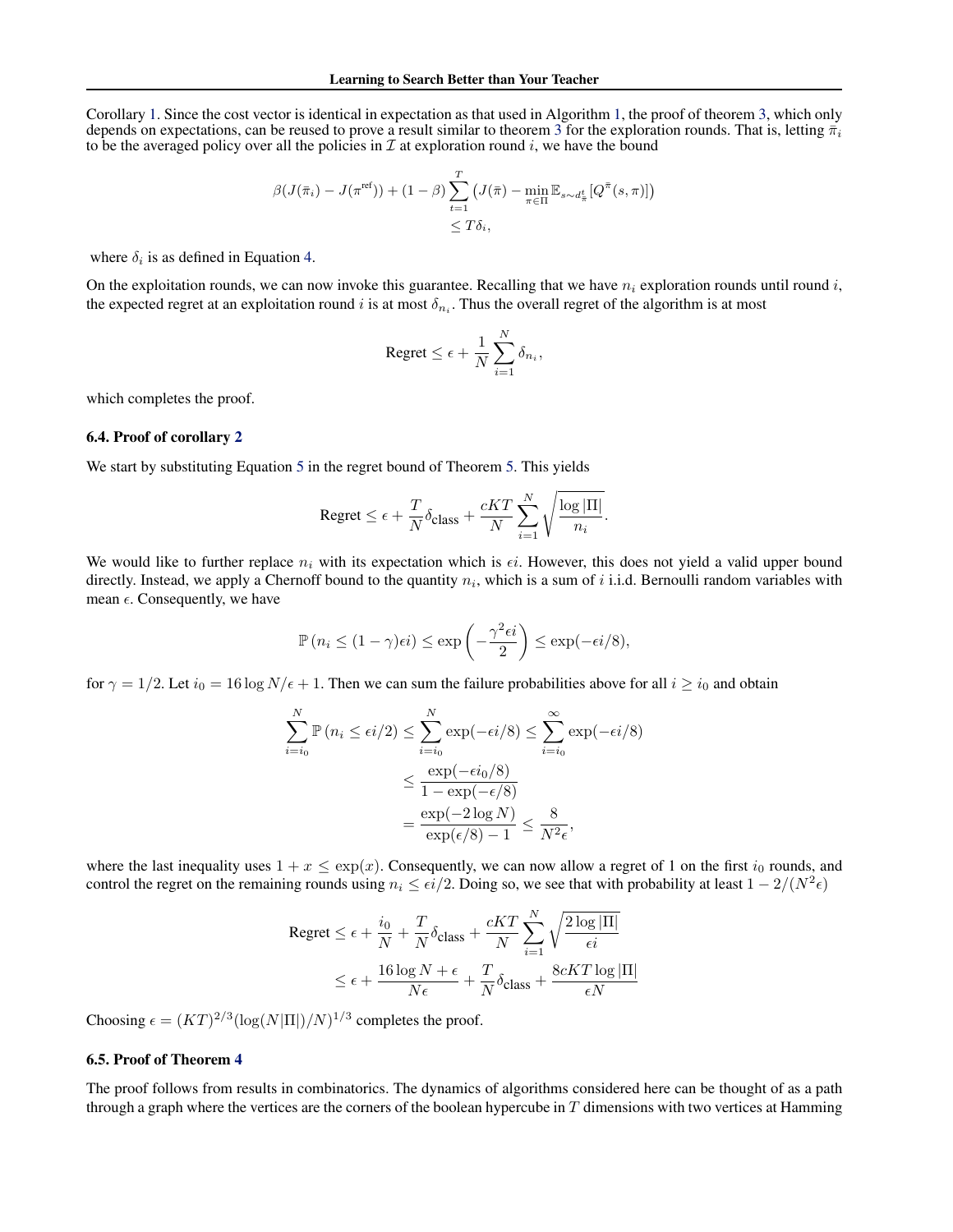<span id="page-13-0"></span>

Figure 4. Pictorial illustration of the proof elements of Theorem [4.](#page-7-0) Panel (a) depicts the actions chosen by policy 000. Selected action in each state is indicated in bold. Panels (b) through (d) depict various stages as the algorithm updates the policy to its one-step deviations, starting from the policy 000. Each policy that the algorithm selects is depicted by a shaded circle, with the arrows marking the moves of the algorithm. Current policy is the shaded circle with a bold boundary. Dashed lines denote the potential one-step deviations that the algorithm can move to and crossed policies are those which have higher costs than the current policy (see text for details).

distance 1 sharing an edge. We demonstrate that there is a cost function such that the algorithm is forced to traverse a long path before reaching a local optimum. Without loss of generality, assume that the algorithm always moves to a one-step deviation with the lowest cost since otherwise longer paths exist.

To gain some intuition, first consider  $T = 3$  which is depicted in Figure 4. Suppose the algorithm starts from the policy 000 then moves to the policy 001. If the algorithm picks the best amongst the one-step deviations, we know that  $J(001) \leq$  $\min\{J(000), J(010), J(100)\}\$ , placing constraints on the costs of these policies which force the algorithm to not visit any of these policies later. Similarly, if the algorithm moves to the policy 011 next, we obtain a further constraint  $J(011)$  <  $\min\{J(101), J(001)\}\$ . It is easy to check that the only feasible move (corresponding to policies not crossed in Figure 4(c)) which decreases the cost under these constraints is to the policy 111 and then 110, at which point the algorithm attains local optimality since no more moves that decrease the cost are possible. In general, at any step  $i$  of the path, the policy  $\hat{\pi}_i$  is a one-step deviation of  $\hat{\pi}_{i-1}$  and at least 2 or more steps away from  $\hat{\pi}_j$  for  $j < i-1$ . The policy never moves to a neighbor of an ancestor (excluding the immediate parent) in the path.

This property is the key element to understand more generally. Suppose we have a current path  $\hat{\pi}_1 \to \hat{\pi}_2 \dots \to \hat{\pi}_{i-1} \to \hat{\pi}_i$ . Since we picked the best neighbor of  $\hat{\pi}_j$  as  $\hat{\pi}_{j+1}$ ,  $\hat{\pi}_{i+1}$  cannot be a neighbor of any  $\hat{\pi}_j$  for  $j < i$ . Consequently, the maximum number of updates the algorithm must make is given by the length of the longest such path on a hypercube, where each vertex (other than start and end) neighbors exactly two other vertices on the path. This is called the *snake-inthe-box* problem in combinatorics, and arises in the study of error correcting codes. It is shown by Abbott & Katchalski (1988) that the length of longest such path is  $\Theta(2^T)$ . With monotonically decreasing costs for policies in the path and maximal cost for all policies not in the path, the traversal time is  $\Theta(2^T)$ .

Finally, it might appear that Algorithm [1](#page-3-0) is capable of moving to policies which are not just one-step deviations of the currently learned policy, since it performs updates on "mini-batches" of T cost-sensitive examples. However, on this lower bound instance, Algorithm [1](#page-3-0) will be forced to follow one-step deviations only due to the structure of the cost function. For instance, from the policy 000 when we assign maximal cost to policies 010 and 100 in our example, this corresponds to making the cost of taking action 1 on first and second step very large in the induced cost-sensitive problem. Consequently,  $001$  is the policy which minimizes the cost-sensitive loss even when all the  $T$  roll-outs are accumulated, implying the algorithm is forced to traverse the same long path to local optimality.

# Acknowledgements

Part of this work was carried out while Kai-Wei, Akshay and Hal were visiting Microsoft Research.

#### References

Abbott, H.L and Katchalski, M. On the snake in the box problem. *Journal of Combinatorial Theory, Series B*, 45(1):13 – 24, 1988.

Cesa-Bianchi, N. and Lugosi, G. *Prediction, Learning, and Games*. Cambridge University Press, 2006.

Collins, Michael and Roark, Brian. Incremental parsing with the perceptron algorithm. In *Proceedings of the Conference*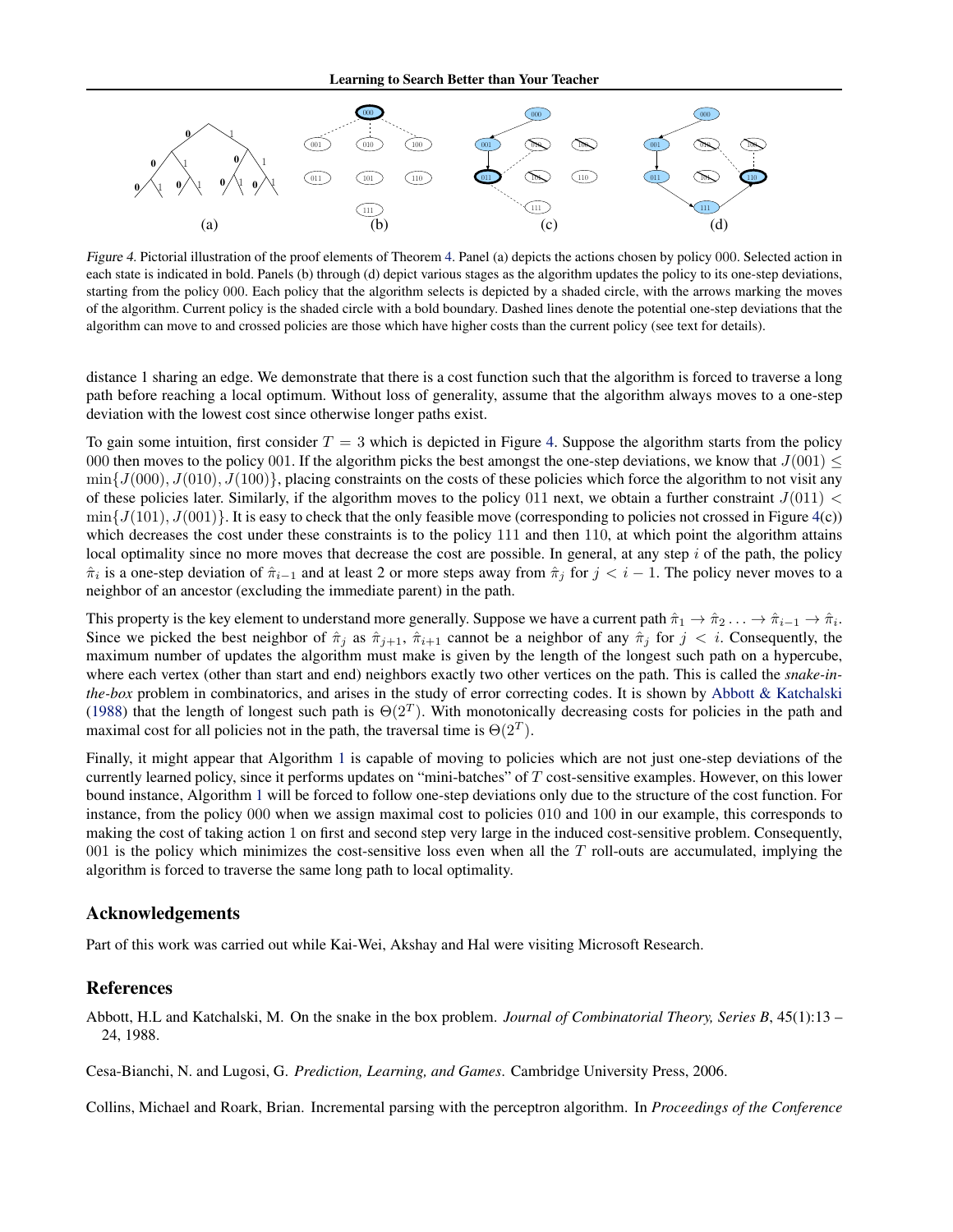<span id="page-14-0"></span>*of the Association for Computational Linguistics (ACL)*, 2004.

- Daumé III, Hal and Marcu, Daniel. Learning as search optimization: Approximate large margin methods for structured prediction. In *Proceedings of the International Conference on Machine Learning (ICML)*, 2005.
- Daumé III, Hal, Langford, John, and Marcu, Daniel. Search-based structured prediction. *Machine Learning Journal*, 2009.
- Daumé III, Hal, Langford, John, and Ross, Stéphane. Efficient programmable learning to search. arXiv:1406.1837, 2014.
- Doppa, Janardhan Rao, Fern, Alan, and Tadepalli, Prasad. HC-Search: A learning framework for search-based structured prediction. *Journal of Artificial Intelligence Research (JAIR)*, 50, 2014.
- Goldberg, Yoav and Nivre, Joakim. Training deterministic parsers with non-deterministic oracles. *Transactions of the ACL*, 1, 2013.
- Goldberg, Yoav, Sartorio, Francesco, and Satta, Giorgio. A tabular method for dynamic oracles in transition-based parsing. *Transactions of the ACL*, 2, 2014.
- He, He, Daume III, Hal, and Eisner, Jason. Imitation learning by coaching. In ´ *Neural Information Processing Systems (NIPS)*, 2012.
- Kuhlmann, Marco, Gómez-Rodríguez, Carlos, and Satta, Giorgio. Dynamic programming algorithms for transition-based dependency parsers. In *Proceedings of the 49th Annual Meeting of the Association for Computational Linguistics: Human Language Technologies-Volume 1*, pp. 673–682. Association for Computational Linguistics, 2011.
- Langford, John and Beygelzimer, Alina. Sensitive error correcting output codes. In *Learning Theory*, pp. 158–172. Springer, 2005.
- Marcus, Mitch, Marcinkiewicz, Mary Ann, and Santorini, Beatrice. Building a large annotated corpus of English: The Penn Treebank. *Computational Linguistics*, 19(2):313–330, 1993.
- McDonald, Ryan, Pereira, Fernando, Ribarov, Kiril, and Hajic, Jan. Non-projective dependency parsing using spanning tree algorithms. In *Proceedings of the Joint Conference on Human Language Technology Conference and Empirical Methods in Natural Language Processing (HLT/EMNLP)*, 2005.
- Nivre, Joakim. An efficient algorithm for projective dependency parsing. In *International Workshop on Parsing Technologies (IWPT)*, pp. 149–160, 2003.
- Ross, Stephane and Bagnell, J. Andrew. Efficient reductions for imitation learning. In ´ *Proceedings of the Workshop on Artificial Intelligence and Statistics (AI-Stats)*, 2010.
- Ross, Stephane and Bagnell, J. Andrew. Reinforcement and imitation learning via interactive no-regret learning. ´ arXiv:1406.5979, 2014.
- Ross, Stephane, Gordon, Geoff J., and Bagnell, J. Andrew. A reduction of imitation learning and structured prediction to ´ no-regret online learning. In *Proceedings of the Workshop on Artificial Intelligence and Statistics (AI-Stats)*, 2011.
- Zinkevich, Martin. Online convex programming and generalized infinitesimal gradient ascent. In *Proceedings of the International Conference on Machine Learning (ICML)*, 2003.